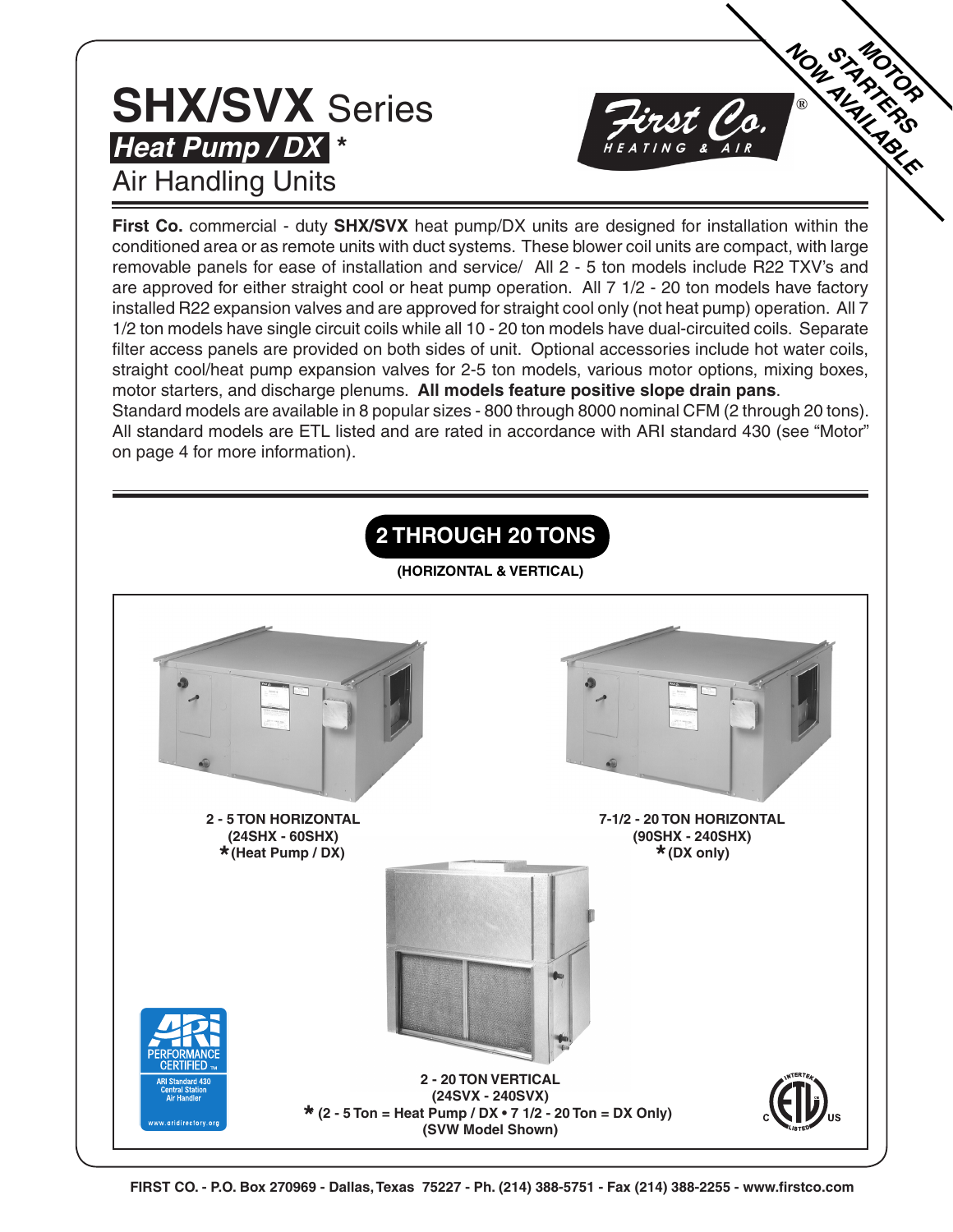#### **TABLE OF CONTENTS**

| <b>DESCRIPTION</b>                                                                  | <b>PAGE</b>  |
|-------------------------------------------------------------------------------------|--------------|
| <b>INFORMATION REQUIRED FOR UNIT SELECTION</b>                                      | $\mathbf{2}$ |
| <b>COMPONENT STATIC RESISTANCE</b>                                                  | 3            |
| <b>STANDARD FEATURES / OPTIONS</b>                                                  | 4,5          |
| <b>MODEL NUMBERING SYSTEM</b>                                                       | 6            |
| UNIT SELECTION PROCEDURE                                                            | 6,7          |
| <b>PHYSICAL DATA</b>                                                                |              |
| <b>SHX</b>                                                                          | 8,9          |
| <b>SVX</b>                                                                          | 10,11        |
| <b>FAN PERFORMANCE</b>                                                              | 12,13        |
| <b>HOT WATER HEATING CORRECTION FACTORS</b>                                         | 14           |
| <b>COOLING AND HEATING CAPACITIES:</b>                                              |              |
| <b>24SHX / 24SVX</b>                                                                | 14           |
| 36SHX / 36SVX                                                                       | 14           |
| <b>48SHX / 48SVX</b>                                                                | 15           |
| 60SHX / 60SVX                                                                       | 16           |
| 90SHX / 90SVX                                                                       | 16           |
| 120SHX / 120SVX                                                                     | 17           |
| <b>180SHX/180SVX</b>                                                                | 17           |
| 240SHX / 240SVX                                                                     | 18           |
| <b>GUIDE SPECIFICATIONS</b>                                                         | 19           |
| <b>INFORMATION REQUIRED FOR UNIT SELECTION</b>                                      |              |
| $CFM$ <sub>________</sub> ___ E.S.P._______ MOTOR: HP:_____ VOLTAGE:____ PHASE:____ |              |
| COOLING: INDOOR: DB _ _ _ WB _ _ _ _ SUCTION TEMP. _ _ _ _ OUTDOOR DB: _ _ _ _      |              |
| TOTAL BTUH _____ SENS. BTUH ______                                                  |              |
| HEATING: TOTAL BTUH ______ GPM ____ EWT ____ EAT ____                               |              |
| $MISC:$ _ _ _ _ _ _ _ _ _                                                           |              |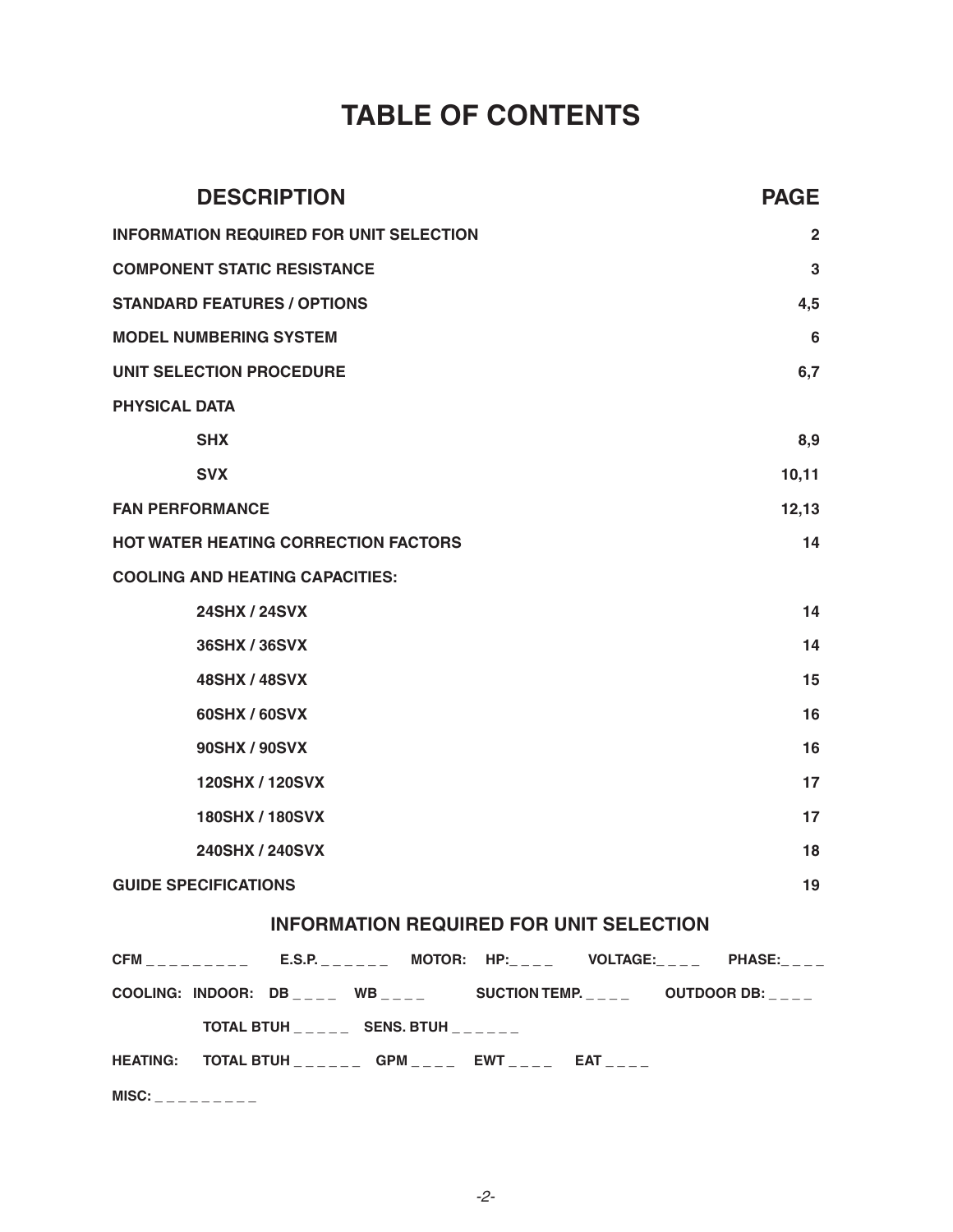#### **COMPONENT STATIC RESISTANCE**

|               |                              |                |                      | <b>COMPONENT STATIC RESISTANCE (INCHES OF WATER)</b> |               |
|---------------|------------------------------|----------------|----------------------|------------------------------------------------------|---------------|
| <b>MODEL</b>  | <b>NOMINAL</b><br><b>CFM</b> | <b>CABINET</b> | <b>COOLING COIL*</b> | <b>HEATING COIL</b>                                  |               |
|               |                              |                | 4 ROW                | 2 ROW                                                | <b>FILTER</b> |
|               | 600                          | 0.09           | 0.22                 | 0.07                                                 | 0.04          |
| <b>24SHX/</b> | 700                          | 0.10           | 0.29                 | 0.09                                                 | 0.05          |
| <b>24SVX</b>  | 800                          | 0.11           | 0.36                 | 0.12                                                 | 0.06          |
|               | 900                          | 0.12           | 0.45                 | 0.14                                                 | 0.07          |
|               | 1000                         | 0.13           | 0.54                 | 0.18                                                 | 0.08          |
|               | 1000                         | 0.09           | 0.26                 | 0.08                                                 | 0.04          |
| 36SHX/        | 1100                         | 0.10           | 0.31                 | 0.10                                                 | 0.05          |
| <b>36SVX</b>  | 1200                         | 0.11           | 0.36                 | 0.12                                                 | 0.06          |
|               | 1300                         | 0.12           | 0.41                 | 0.13                                                 | 0.07          |
|               | 1400                         | 0.13           | 0.46                 | 0.15                                                 | 0.08          |
|               | 1400                         | 0.09           | 0.29                 | 0.09                                                 | 0.05          |
| 48SHX /       | 1500                         | 0.10           | 0.31                 | 0.10                                                 | 0.06          |
| 48SVX         | 1600                         | 0.11           | 0.35                 | 0.11                                                 | 0.06          |
|               | 1700                         | 0.12           | 0.39                 | 0.12                                                 | 0.07          |
|               | 1800                         | 0.13           | 0.43                 | 0.13                                                 | 0.08          |
|               | 1800                         | 0.10           | 0.29                 | 0.09                                                 | 0.05          |
| 60SHX /       | 1900                         | 0.11           | 0.31                 | 0.10                                                 | 0.06          |
| 60SVX         | 2000                         | 0.12           | 0.35                 | 0.11                                                 | 0.06          |
|               | 2100                         | 0.13           | 0.39                 | 0.12                                                 | 0.07          |
|               | 2200                         | 0.15           | 0.43                 | 0.13                                                 | 0.08          |

|               |                              |                |                      | <b>COMPONENT STATIC RESISTANCE (INCHES OF WATER)</b> |               |
|---------------|------------------------------|----------------|----------------------|------------------------------------------------------|---------------|
| <b>MODEL</b>  | <b>NOMINAL</b><br><b>CFM</b> |                | <b>COOLING COIL*</b> | <b>HEATING COIL</b>                                  |               |
|               |                              | <b>CABINET</b> | 4 ROW                | 2 ROW                                                | <b>FILTER</b> |
|               | 2500                         | 0.12           | 0.34                 | 0.13                                                 | 0.04          |
| 90SHX/        | 2750                         | 0.14           | 0.39                 | 0.16                                                 | 0.05          |
| <b>90SVX</b>  | 3000                         | 0.16           | 0.45                 | 0.18                                                 | 0.06          |
|               | 3250                         | 0.17           | 0.51                 | 0.21                                                 | 0.07          |
|               | 3500                         | 0.19           | 0.57                 | 0.24                                                 | 0.08          |
|               | 3400                         | 0.14           | 0.37                 | 0.14                                                 | 0.05          |
| 120SHX/       | 3700                         | 0.15           | 0.42                 | 0.16                                                 | 0.06          |
| <b>120SVX</b> | 4000                         | 0.17           | 0.47                 | 0.19                                                 | 0.07          |
|               | 4300                         | 0.19           | 0.53                 | 0.21                                                 | 0.08          |
|               | 4600                         | 0.21           | 0.59                 | 0.24                                                 | 0.09          |
|               | 5200                         | 0.16           | 0.38                 | 0.14                                                 | 0.05          |
| 180SHX/       | 5600                         | 0.17           | 0.43                 | 0.16                                                 | 0.06          |
| <b>180SVX</b> | 6000                         | 0.19           | 0.47                 | 0.18                                                 | 0.07          |
|               | 6400                         | 0.21           | 0.52                 | 0.20                                                 | 0.08          |
|               | 6800                         | 0.23           | 0.58                 | 0.23                                                 | 0.09          |
|               | 6000                         | 0.11           | 0.29                 | 0.10                                                 | 0.04          |
| 240SHX/       | 7000                         | 0.16           | 0.38                 | 0.14                                                 | 0.05          |
| <b>240SVX</b> | 8000                         | 0.19           | 0.48                 | 0.18                                                 | 0.07          |
|               | 9000                         | 0.23           | 0.59                 | 0.23                                                 | 0.09          |
|               | 10000                        | 0.29           | 0.68                 | 0.28                                                 | 0.11          |

**\* Wet Coil (Dry Coil P.D. = Wet P.D. x .70)**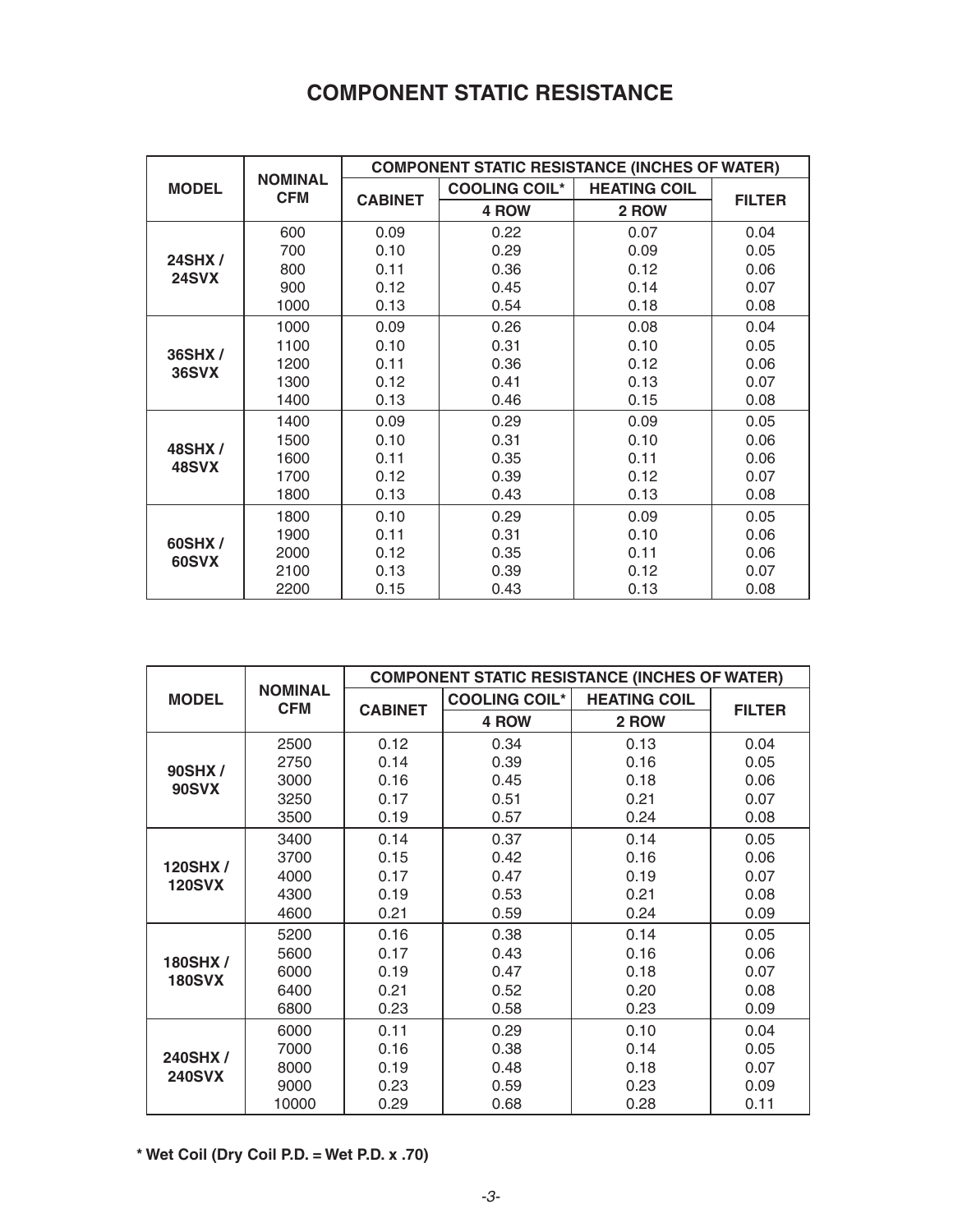#### **Standard Features**

#### **CABINET -**

Fabricated of heavy gauge galvanized steel. Seismic resistant mounting brackets are standard on 2-5 ton models.

#### **BLOWER -**

Resiliently mounted, heavy duty, double inlet, forward curved blade, centrifugal type. Each wheel is dynamically balanced for smooth, quiet operation. All blowers are belt driven with field adjustable pulleys to permit variations in static pressure and air requirements. All blowers have ball bearings.

#### **COILS -**

Fabricated of 3/8" or 1/2" OD seamless copper tubes mechanically expanded to highly efficient aluminum fins to maximize heat transfer. All 2 -5 ton models feature R22 TXV's approved for either straight cool or heat pump operation. All 7 1/2 - 20 ton models have factory installed expansion valves approved for straight cool only (not heat pump) operation. All 7 1/2 ton models have single circuit coils while all 10 - 20 ton models have dual-circuited coils. All models have positive drain pans.

#### **INSULATION -**

The entire interior of the cabinet is insulated with one (1) inch insulation.

#### **FILTER -**

One inch throw away filters are provided as standard in all **2 - 5 ton** units. One inch permanent filters are provided as standard in all **7-1/2 - 20 ton** units. **Filters can be changed without tools.** Space available for 2".

#### **FACTORY WIRED -**

All standard motors are field or factory installed and wired at voltage specified by customer. (If not specified, multi-voltage motors will be wired at highest voltage)

#### **MOTOR -**

Standard motor is 1725 RPM. The adjustable motor mount permits easy belt adjustment. A variable pitch pulley allows balancing of the system to the desired CFM. Standard motors have internal overload protection. Therefore, units shipped with standard motors will be ETL listed. Most non-standard motors (i.e. 575V, 2-speed, TEFC, some 50 Hz., etc.) are not available with internal overload protection. Therefore, most units shipped with non-standard motors can be ETL listed with the addition of a factory installed motor starter (contact the factory for starter information and ETL verification.)

#### **MISCELLANEOUS -**

- Slotted mounting rails for easy installation (**2 -5 ton SHW**  only). Rails are turned down 1/2" on each end for safer and easier installation.
- 4 x 4 junction box accepts a field installed (24/120V) relay / transformer for low voltage control.
- 3/4 inch NPT drain connections on both sides of cabinet.
- Header connections on the right side as standard. Knockouts are provided for conversion to the left side. (Looking with air flow).
- Drain pans are coated for corrosion protection.

#### **Options** (contact the factory)

1. **Stainless steel** drain pan.

#### 2. **Motor starters.**

3. Separate 2 row **hot water coil** is factory installed in either the reheat or perheat position (reheat is standard)

| <b>PART NUMBER</b> | <b>FOR UNIT MODEL</b> | <b>MANIFOLD CONNECTIONS</b> |
|--------------------|-----------------------|-----------------------------|
| 24HWK              | 24SHX/SVX             |                             |
| 36HWK              | 36SHX/SVX             | $7/8"$ OD                   |
| 48HWK              | 48SHX/SVX             |                             |
| 60HWK              | 60SHX/SVX             |                             |
| 90HWK              | 90SHX/SVX             |                             |
| 120HWK             | 120SHX/SVX            | $1 - 3/8"$ OD               |
| 180HWK             | 180SHX/SVX            |                             |
| 240HWK             | 240SHX/SVX            |                             |



**Discharge plenum** with four way double - deflection grille (field installed) (for SHX units only).

| <b>PART NUMBER</b> | <b>FOR UNIT MODEL</b> | DEPTH (1) |
|--------------------|-----------------------|-----------|
| 24DP               | 24SHX                 |           |
| 36DP               | 36SHX                 |           |
| 48DP               | 48SHX                 |           |
| 60DP               | 60SHX                 | 6"        |
| 90DP               | 90SHX                 |           |
| 120DP              | 120SHX                |           |
| 180DP              | 180SHX                |           |
| 240DP              | 240SHX                |           |



(1) Height and width are the same as the unit being attached to.

4. **Relay / Transformer** (24/120V) mounts directly on 4 x 4 junction box on each unit. Part number is **310-E301** (for 2-5 ton models only)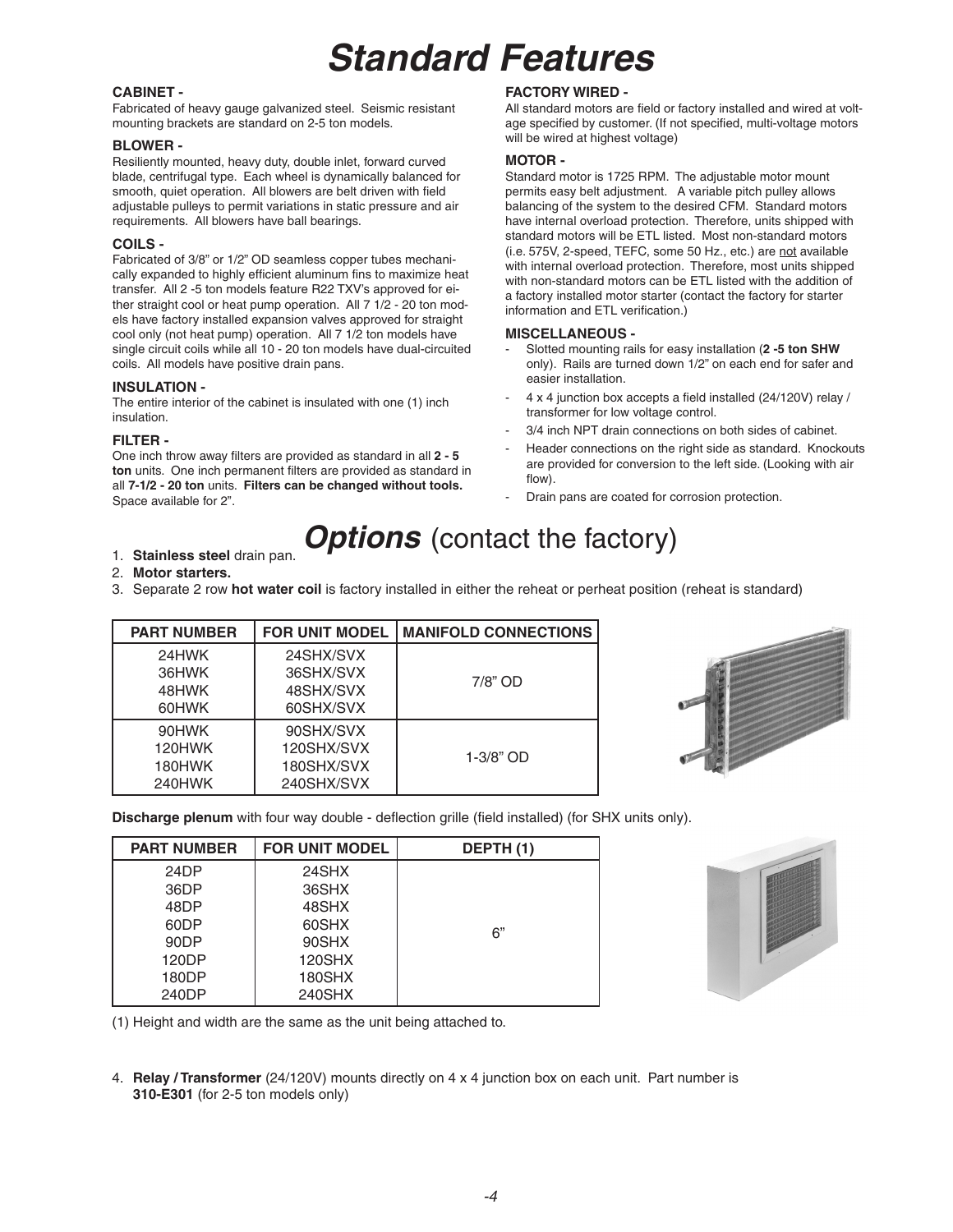### **Options (Cont.) Mixing Boxes**







Side View

**Mixing Box<br>Rear View** 

| <b>MODEL</b> | <b>FOR</b><br><b>UNIT</b><br><b>MODEL</b> | A  | B          | C          | D  | E. | F          | <b>DAMPER</b><br><b>SIZE</b><br>(NOM) | <b>SHIPPING</b><br><b>WEIGHT</b> |
|--------------|-------------------------------------------|----|------------|------------|----|----|------------|---------------------------------------|----------------------------------|
| <b>24MB</b>  | 24SH, SV                                  | 16 | $16 - 3/8$ | $18 - 1/8$ | 8  | 6  | $1 - 1/16$ | $2 - 16 \times 8$                     | 40                               |
| <b>36MB</b>  | 36SH, SV                                  | 16 | $16 - 3/8$ | $27 - 5/8$ | 8  | 6  | $1 - 1/16$ | $2 - 26 \times 8$                     | 58                               |
| 48MB         | <b>48SH, SV</b>                           | 18 | $20 - 3/8$ | $29 - 1/8$ | 10 | 8  | $1 - 1/16$ | $2 - 27 \times 10$                    | 65                               |
| 60MB         | 60SH, SV                                  | 18 | $20 - 3/8$ | $36 - 1/8$ | 10 | 8  | $1 - 1/16$ | $2 - 34 \times 10$                    | 78                               |
| <b>90MB</b>  | 90SH, SV                                  | 18 | $25 - 3/8$ | $45 - 1/8$ | 10 | 8  | $1 - 1/16$ | $2 - 42 \times 10$                    | 110                              |
| <b>120MB</b> | 120SH, SV                                 | 20 | $30 - 3/8$ | $48 - 1/8$ | 12 | 10 | $1 - 1/16$ | $2 - 46 \times 12$                    | 135                              |
| <b>180MB</b> | 180SH, SV                                 | 22 | $37 - 7/8$ | $57 - 1/8$ | 14 | 12 | $1 - 9/16$ | $2 - 54 \times 14$                    | 190                              |
| <b>240MB</b> | 240SH, SV                                 | 22 | $50 - 1/2$ | $57 - 1/8$ | 14 | 24 | $1 - 9/16$ | $2 - 54 \times 14$                    | 210                              |

#### **Dimensions:**

#### **Features:**

- **1.** Cabinet fully insulated 3/4 inch.
- **2.** Embossed galvanized cabinet on 24-240MB.
- **3.** Crank arms and linkage rod for damper connection are furnished. Connections can be made on either side of mixing boxes. The balance of necessary linkage hardware, damper motor, and controls to be field supplied.
- **4.** Dampers can be positioned for either rear/top or rear/bottom locations.
- **5.** 1" duct flanges provided on damper openings.
- **6.** Dampers have air seals on the edges for positive closing. 24-90MB have single horizontal damper blades. 120-240MB have double horizontal damper blades.
- **7.** When used with water coil units, a "freezestat" must be installed to prevent coil damage caused by low ambient conditions.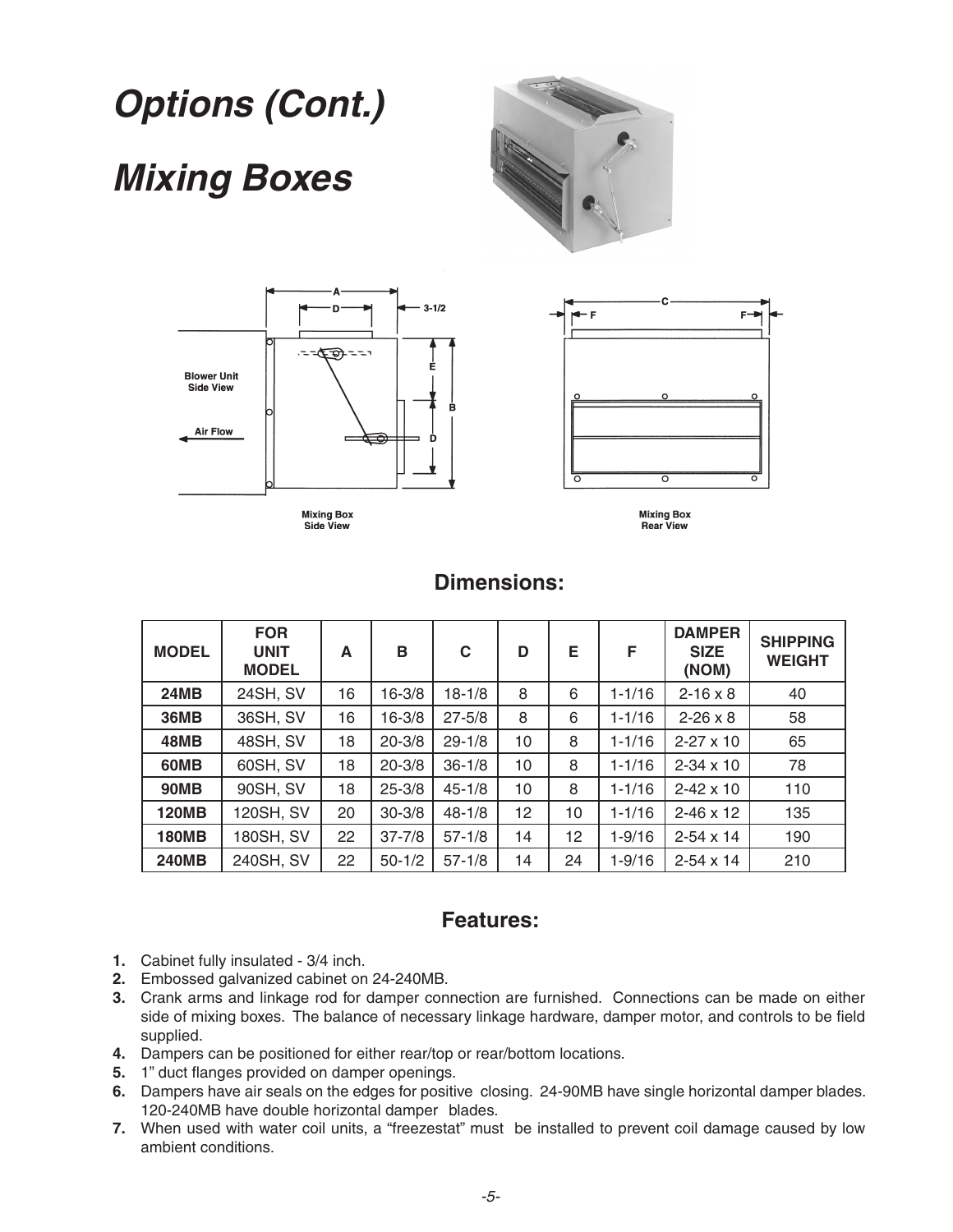#### **UNIT SELECTION PROCEDURE**

1. Complete as much of the "INFORMATION REQUIRED FOR UNIT SELECTION" on page 2 as possible.

#### Example: **INFORMATION REQUIRED FOR UNIT SELECTION**

|  |  | CFM ___3900___    E.S.P. __.80___ MOTOR:  HP:_________VOLTAGE:____230____PHASE:___3___ |  |  |  |
|--|--|----------------------------------------------------------------------------------------|--|--|--|
|  |  | COOLING: INDOOR: DB __________WB ________________OUTDOOR: DB ___________________       |  |  |  |
|  |  | TOTAL BTUH____158,000____SENS. BTUH_______________GPM _____________EWT ____45____      |  |  |  |
|  |  |                                                                                        |  |  |  |

MISC:

2. Select the unit model that meets the required total MBH cooling and heating at the required conditions from tables on pages 16 – 23 (capacities and air are the same for SHX and SVX models).

Example: Required clg. capacity = 158,000 BTUH clg.

#### **Unit selected = 120SHX4**

**3. Refer to page 7-9 for the balance of the selection procedure**: If the required CFM falls within the range for the selected model, proceed to number 4. If not, use the First Co. Computer Selection Program or contact the factory for assistance.

4. Determine the required motor horsepower by matching the selected model (i.e. 120SHX4) with the closest CFM at the required External Static Pressure (ESP). Note the horsepower (HP) at the top of the CFM range that is needed.

Example: Required CFM is 3900 at .80 ESP.

#### **HP required = 2 HP**

5. Select the motor voltage, phase, and horsepower and then the appropriate Motor Drive Assembly Number that applies.

Example: Above example requires Motor Drive Assembly Number **984120-G3**

|                                                                                | <b>MODEL NUMBERING SYSTEM</b> |                         |
|--------------------------------------------------------------------------------|-------------------------------|-------------------------|
|                                                                                | 120 S H X 4 - # - #           |                         |
| Nom. CLG BTU'S (1,000's)                                                       |                               | Factory installed hot   |
| Commercial air handler                                                         |                               | water coil options      |
| H-Horizontal air handler                                                       |                               |                         |
| V-Vertical air handler                                                         |                               | <b>Motor Options</b>    |
| Standard coil type:                                                            |                               | Rows in coil:           |
| $X =$ Direct Expansion $\overline{(-20 \text{ Tons})}$<br>Heat Pump (2-5 Tons) |                               | $4 = 4$ rows (standard) |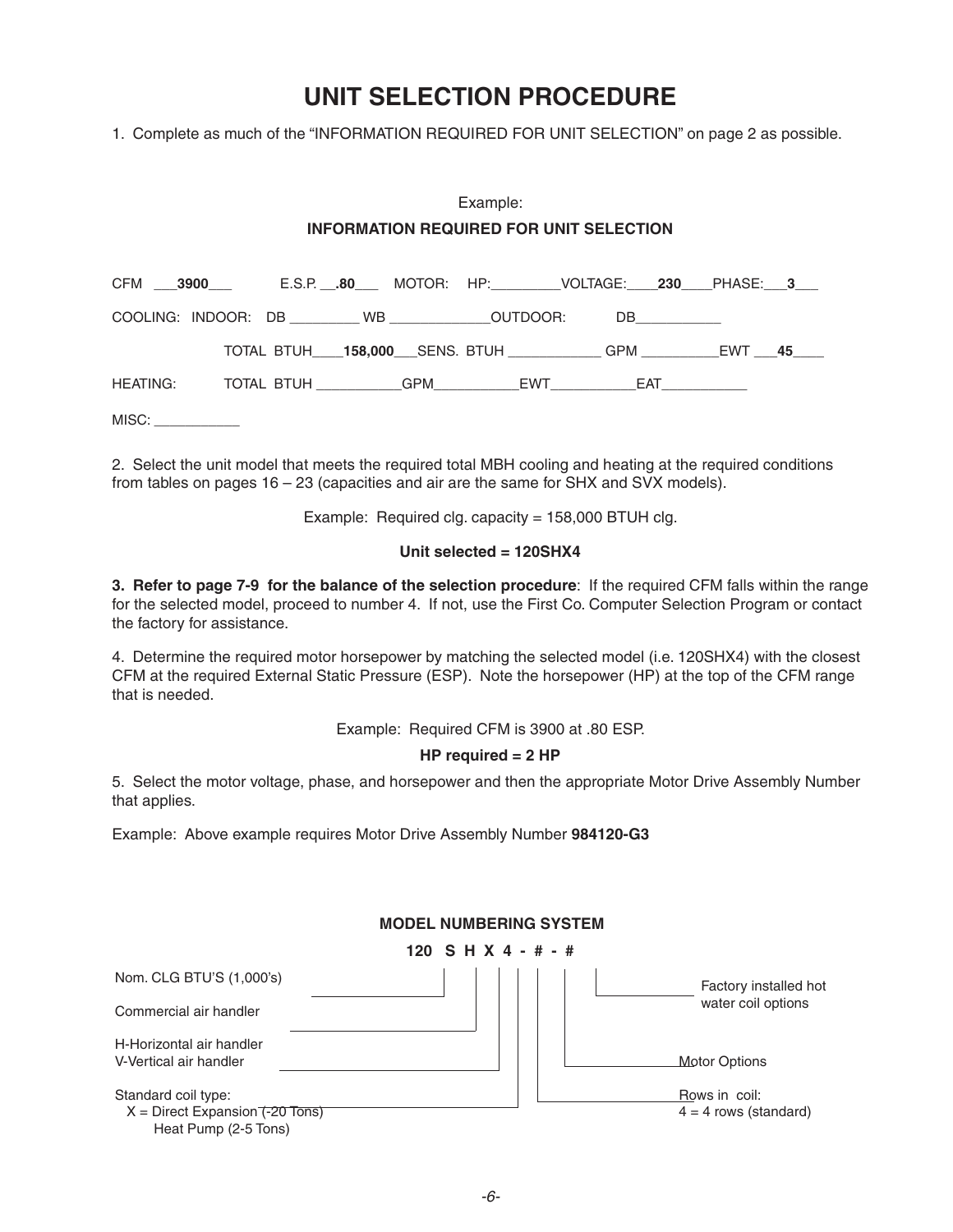#### **SHX / SVX MOTOR DRIVE ASSEMBLY SELECTION CHART**

|                   |                               | <b>Available External Static Range</b> |                                |                                |
|-------------------|-------------------------------|----------------------------------------|--------------------------------|--------------------------------|
| Model             | 2 Row                         | 4 Row                                  | 4R/2R                          | Total<br><b>Static</b>         |
| <b>CFM</b>        | Coil                          | Coil                                   | Coil                           | In.                            |
| 24S(*)X           | 24S(*)X2                      | 24S(*)X4                               | 24S(*)X42                      |                                |
| $-1/4$ HP $-$     |                               |                                        |                                |                                |
| 700               | $0.13 - 0.80$                 | $0.04 - 0.71$                          | $0.00 - 0.62$                  | $0.37 - 1.04$                  |
| 800               | $0.00 - 0.63$                 | $0.00 - 0.52$                          | $0.00 - 0.41$                  | $0.33 - 0.92$                  |
| 900               | $0.00 - 0.44$                 | $0.00 - 0.30$                          | $0.00 - 0.16$                  | $0.28 - 0.77$                  |
|                   |                               |                                        |                                |                                |
| - 1/3 HP -        |                               |                                        |                                |                                |
| 700               | $0.36 - 1.23$                 | $0.27 - 1.14$                          | $0.18 - 1.05$                  | $0.60 - 1.47$                  |
| 800               | $0.29 - 1.03$                 | $0.18 - 0.92$                          | $0.07 - 0.81$                  | $0.58 - 1.32$                  |
| 900               | $0.21 - 0.83$                 | $0.07 - 0.69$                          | $0.00 - 0.55$                  | $0.54 - 1.16$                  |
|                   |                               |                                        |                                |                                |
|                   |                               |                                        |                                |                                |
| - 1/2 HP -        |                               |                                        |                                |                                |
| 700               | $0.64 - 1.62$                 | $0.55 - 1.53$                          | $0.46 - 1.44$                  | $0.88 - 1.86$                  |
| 800               | $0.59 - 1.62$                 | $0.48 - 1.51$                          | $0.37 - 1.40$                  | $0.88 - 1.91$                  |
| 900               | $0.54 - 1.52$                 | $0.40 - 1.38$                          | $0.26 - 1.24$                  | $0.87 - 1.85$                  |
|                   |                               |                                        |                                |                                |
| - 3/4 HP -        |                               |                                        |                                |                                |
| 700               | $0.90 - 1.62$                 | $0.81 - 1.53$                          | 0.72 - 1.44                    | 1.14 - 1.86                    |
| 800               | $0.87 - 1.62$                 | $0.76 - 1.51$                          | $0.65 - 1.40$                  | $1.16 - 1.91$                  |
| 900               | $0.84 - 1.61$                 | $0.70 - 1.47$                          | $0.56 - 1.33$                  | $1.17 - 1.94$                  |
|                   |                               |                                        |                                |                                |
| 36S(*)X           | 36S(*)X2                      | 36S(*)X4                               | 36S(*)X42                      |                                |
| - 1/3 HP -        |                               |                                        |                                |                                |
| 1000              | $0.13 - 0.74$                 | $0.00 - 0.65$                          | $0.00 - 0.57$                  | $0.34 - 0.95$                  |
| 1100              | $0.07 - 0.61$                 | $0.00 - 0.52$                          | $0.00 - 0.42$                  | $0.32 - 0.86$                  |
| 1200              | $0.00 - 0.47$                 | $0.00 - 0.36$                          | $0.00 - 0.24$                  | $0.29 - 0.76$                  |
| 1300              | $0.00 - 0.34$                 | $0.00 - 0.21$                          | $0.00 - 0.08$                  | $0.26 - 0.66$                  |
|                   |                               |                                        |                                |                                |
| - 1/2 HP -        |                               |                                        |                                |                                |
| 1000              |                               |                                        | $0.17 - 1.17$                  |                                |
|                   | $0.34 - 1.34$                 | $0.25 - 1.25$                          |                                | $0.55 - 1.55$                  |
| 1100              | $0.29 - 1.19$                 | $0.20 - 1.10$                          | $0.10 - 1.00$                  | $0.54 - 1.44$                  |
| 1200              | $0.24 - 1.04$                 | $0.13 - 0.93$                          | $0.00 - 0.81$                  | $0.53 - 1.33$                  |
| 1300              | $0.18 - 0.90$                 | $0.05 - 0.77$                          | $0.00 - 0.64$                  | $0.50 - 1.22$                  |
|                   |                               |                                        |                                |                                |
| - 3/4 HP -        |                               |                                        |                                |                                |
| 1000              | $0.88 - 1.55$                 | $0.79 - 1.46$                          | $0.71 - 1.38$                  | $1.09 - 1.76$                  |
| 1100              | $0.86 - 1.55$                 | $0.77 - 1.46$                          | $0.67 - 1.36$                  | $1.11 - 1.80$                  |
| 1200              | $0.82 - 1.54$                 | $0.71 - 1.43$                          | $0.59 - 1.31$                  | $1.11 - 1.83$                  |
| 1300              | $0.78 - 1.51$                 | $0.65 - 1.38$                          | $0.52 - 1.25$                  | $1.10 - 1.83$                  |
|                   |                               |                                        |                                |                                |
| 48S(*)X           | 48S(*)X2                      | 48S(*)X4                               | 48S(*)X42                      |                                |
| - 1/2 HP -        |                               |                                        |                                |                                |
| 1500              | $0.17 - 0.75$                 | $0.07 - 0.65$                          | $0.00 - 0.55$                  | $0.43 - 1.01$                  |
| 1600              | $0.12 - 0.66$                 | $0.00 - 0.54$                          | $0.00 - 0.43$                  | $0.40 - 0.94$                  |
| 1700              | $0.06 - 0.55$                 | $0.00 - 0.42$                          | $0.00 - 0.30$                  | $0.37 - 0.86$                  |
|                   |                               |                                        |                                |                                |
| - 3/4 HP -        |                               |                                        |                                |                                |
| 1500              | $0.46 - 1.37$                 |                                        |                                |                                |
| 1600              | $0.42 - 1.26$                 | $0.36 - 1.27$<br>$0.30 - 1.14$         | $0.26 - 1.17$<br>$0.19 - 1.03$ | $0.72 - 1.63$<br>$0.70 - 1.54$ |
|                   |                               |                                        |                                |                                |
| 1700              | $0.37 - 1.15$                 | $0.24 - 1.02$                          | $0.12 - 0.90$                  | $0.68 - 1.46$                  |
|                   |                               |                                        |                                |                                |
| - 1 HP -          |                               |                                        |                                |                                |
| 1500              | $0.88 - 1.63$                 | $0.78 - 1.53$                          | $0.68 - 1.43$                  | 1.14 - 1.89                    |
| 1600              | $0.85 - 1.63$                 | $0.73 - 1.51$                          | $0.62 - 1.40$                  | $1.13 - 1.91$                  |
| 1700              | $0.81 - 1.61$                 | $0.68 - 1.48$                          | $0.56 - 1.36$                  | $1.12 - 1.92$                  |
|                   |                               |                                        |                                |                                |
| $60S(*)X$         | 60S(*)X2                      | 60S(*)X4                               | 60S(*)X42                      |                                |
| - 1/2 HP -        |                               |                                        |                                |                                |
| 1900              | $0.15 - 0.59$                 | $0.00 - 0.48$                          | $0.00 - 0.38$                  | $0.42 - 0.86$                  |
| 2000              | $0.11 - 0.51$                 | $0.00 - 0.39$                          | $0.00 - 0.28$                  | $0.40 - 0.80$                  |
| 12100             | $0.06 - 0.42$                 | $0.00 - 0.29$                          | $0.00 - 0.17$                  | $0.38 - 0.74$                  |
|                   |                               |                                        |                                |                                |
| - 3/4 HP -        |                               |                                        |                                |                                |
| 1900              | $0.44 - 1.16$                 | $0.33 - 1.05$                          | $0.23 - 0.95$                  | $0.71 - 1.43$                  |
| 2000              | $0.42 - 1.08$                 | $0.30 - 0.96$                          | $0.19 - 0.85$                  | $0.71 - 1.37$                  |
| 2100              | $0.38 - 0.99$                 | $0.25 - 0.86$                          | $0.13 - 0.74$                  | $0.70 - 1.31$                  |
|                   |                               |                                        |                                |                                |
| - 1 HP -          |                               |                                        |                                |                                |
| 1900              | $0.77 - 1.57$                 | $0.66 - 1.46$                          | $0.56 - 1.36$                  | $1.04 - 1.84$                  |
|                   |                               |                                        |                                |                                |
| 2000              | $0.76 - 1.51$                 | $0.64 - 1.39$                          | $0.53 - 1.28$                  | $1.05 - 1.80$                  |
| 2100              | $0.74 - 1.43$                 | $0.61 - 1.30$                          | $0.49 - 1.18$                  | $1.06 - 1.75$                  |
|                   |                               |                                        |                                |                                |
| $-1 - 1/2$ HP $-$ |                               |                                        |                                |                                |
| 1900              | $1.10 - 1.91$                 | $0.99 - 1.80$                          | $0.89 - 1.70$                  | $1.37 - 2.18$                  |
| 2000              | $1.09 - 1.91$                 | $0.97 - 1.79$                          | $0.86 - 1.68$                  | $1.38 - 2.20$                  |
| 2100              | $1.07 - 1.90$                 | $0.94 - 1.77$                          | $0.82 - 1.65$                  | $1.39 - 2.22$                  |
|                   |                               |                                        |                                |                                |
|                   | *H = Horizontal, V = Vertical |                                        |                                |                                |

|                     |                                | <b>Available External Static Range</b> |                                | <b>Total</b>                   |
|---------------------|--------------------------------|----------------------------------------|--------------------------------|--------------------------------|
| Model<br><b>CFM</b> | 2 Row                          | 4 Row                                  | 4R/2R                          | <b>Static</b>                  |
|                     | Coil                           | Coil                                   | Coil                           | In.                            |
| 90S(*)X             | 90S(*)X2                       | 90S(*)X4                               | 90S(*)X42                      |                                |
| $-3/4$ HP $-$       |                                |                                        |                                |                                |
| 2800                | $0.00 - 0.73$                  | $0.00 - 0.58$                          | $0.00 - 0.42$                  | $0.34 - 1.09$                  |
| 3000                | $0.00 - 0.51$                  | $0.00 - 0.35$                          | $0.00 - 0.17$                  | $0.33 - 0.91$                  |
| 3200                | $0.00 - 0.30$                  | $0.00 - 0.13$                          | $0.00 - 0.00$                  | $0.31 - 0.74$                  |
|                     |                                |                                        |                                |                                |
| $-1HP -$            |                                |                                        |                                |                                |
| 2800                | $0.38 - 1.17$                  | $0.23 - 1.02$                          | $0.07 - 0.86$                  | $0.74 - 1.53$                  |
| 3000                | $0.33 - 0.92$                  | $0.17 - 0.76$                          | $0.00 - 0.58$                  | $0.73 - 1.32$                  |
| 3200                | $0.27 - 0.70$                  | $0.10 - 0.53$                          | $0.00 - 0.32$                  | $0.71 - 1.14$                  |
|                     |                                |                                        |                                |                                |
| $-1-1/2$ HP $-$     |                                |                                        |                                |                                |
| 2800                | $0.63 - 1.80$                  | $0.48 - 1.65$                          | $0.32 - 1.49$                  | $0.99 - 2.16$                  |
| 3000                | $0.59 - 1.74$                  | $0.43 - 1.58$                          | $0.25 - 1.40$                  | $0.99 - 2.14$                  |
| 3200                |                                |                                        |                                |                                |
| $-2$ HP $-$         |                                |                                        |                                |                                |
| 2800                | $1.01 - 1.80$                  | $0.86 - 1.65$                          | $0.70 - 1.49$                  | $1.37 - 2.16$                  |
| 3000                | $0.97 - 0.75$                  | $0.81 - 1.63$                          | $0.63 - 1.45$                  | $1.37 - 2.19$                  |
| 3200                | $0.93 - 1.77$                  | $0.76 - 1.60$                          | $0.55 - 1.39$                  | $1.37 - 2.21$                  |
|                     |                                |                                        |                                |                                |
| 120S(*)X            | 120S(*)X2                      | 120S(*)X4                              | 120S(*)X42                     |                                |
| - 1-1/2 HP -        |                                |                                        |                                |                                |
| 3800                | $0.02 - 0.97$                  | $0.00 - 0.80$                          | $0.00 - 0.63$                  | $0.41 - 1.36$                  |
| 4000                | $0.00 - 0.75$                  | $0.00 - 0.57$                          | $0.00 - 0.38$                  | $0.37 - 1.18$                  |
| 4200                | $0.00 - 0.55$                  | $0.00 - 0.35$                          | $0.00 - 0.15$                  | $0.33 - 1.01$                  |
|                     |                                |                                        |                                |                                |
| $-2$ HP $-$         |                                |                                        |                                |                                |
| 3800                | $0.51 - 1.65$                  | $0.34 - 1.48$                          | $0.17 - 1.31$                  | $0.90 - 2.04$                  |
| 4000                | $0.43 - 1.42$                  | $0.25 - 1.24$                          | $0.06 - 1.05$                  | $0.86 - 1.85$                  |
| 4200                | $0.36 - 1.20$                  | $0.16 - 1.00$                          | $0.00 - 0.80$                  | $0.82 - 1.66$                  |
|                     |                                |                                        |                                |                                |
| $-3HP -$            |                                |                                        |                                |                                |
| 3800                |                                |                                        |                                |                                |
| 4000                | $0.92 - 1.52$                  | $0.74 - 1.34$                          | $0.55 - 1.15$                  | $1.35 - 1.95$                  |
| 4200                | $0.85 - 1.47$                  | $0.65 - 1.27$                          | $0.45 - 1.07$                  | $1.31 - 1.93$                  |
|                     |                                |                                        |                                |                                |
| 180S(*)X            | 180S(*)X2                      | 180S(*)X4                              | 180S(*)X42                     |                                |
| $-2$ HP $-$         |                                |                                        |                                |                                |
| 5800<br>6000        | $0.24 - 0.92$<br>$0.20 - 0.77$ | $0.06 - 0.74$<br>$0.00 - 0.58$         | $0.00 - 0.57$<br>$0.00 - 0.40$ | $0.66 - 1.34$<br>$0.64 - 1.21$ |
| 6200                | $0.16 - 0.63$                  | $0.00 - 0.43$                          | $0.00 - 0.24$                  | $0.62 - 1.09$                  |
|                     |                                |                                        |                                |                                |
| $-3$ HP $-$         |                                |                                        |                                |                                |
| 5800                | $0.50 - 1.62$                  | $0.32 - 1.44$                          | $0.15 - 1.27$                  | $0.92 - 2.04$                  |
| 6000                | $0.46 - 1.60$                  | $0.27 - 1.41$                          | $0.09 - 1.23$                  | $0.90 - 2.04$                  |
| 6200                | $0.42 - 1.47$                  | $0.22 - 1.27$                          | $0.03 - 1.08$                  | $0.88 - 1.93$                  |
|                     |                                |                                        |                                |                                |
| 240S(*)X            | 240S(*)X2                      | 240S(*)X4                              | 240S(*)X42                     |                                |
| - 3 HP -            |                                |                                        |                                |                                |
| 7500                | $0.08 - 0.79$                  | $0.00 - 0.61$                          | $0.00 - 0.45$                  | $0.47 - 1.18$                  |
| 8000                | $0.00 - 0.45$                  | $0.00 - 0.26$                          | $0.00 - 0.08$                  | $0.39 - 0.89$                  |
| 8500                | $0.00 - 0.13$                  | $0.00 - 0.00$                          | $0.00 - 0.00$                  | $0.29 - 0.62$                  |
|                     |                                |                                        |                                |                                |
| - 5 HP -            |                                |                                        |                                |                                |
| 7500                | $0.20 - 1.79$                  | $0.00 - 1.61$                          | $0.00 - 1.45$                  | $0.59 - 2.18$                  |
| 8000                | $0.07 - 1.71$                  | $0.00 - 1.52$                          | $0.00 - 1.34$                  | $0.51 - 2.15$                  |
| 8500                | $0.00 - 1.39$                  | $0.00 - 1.18$                          | $0.00 - 0.98$                  | $0.42 - 1.88$                  |
|                     |                                |                                        |                                |                                |
|                     |                                |                                        |                                |                                |
|                     | *H = Horizontal, V = Vertical  |                                        |                                |                                |

In keeping with its policy of continuous progress and product improvement, First Operations reserves the right to make changes without notice. Maintenance for all First Co. products is available under "Product Maintenance" at www. firstco.com.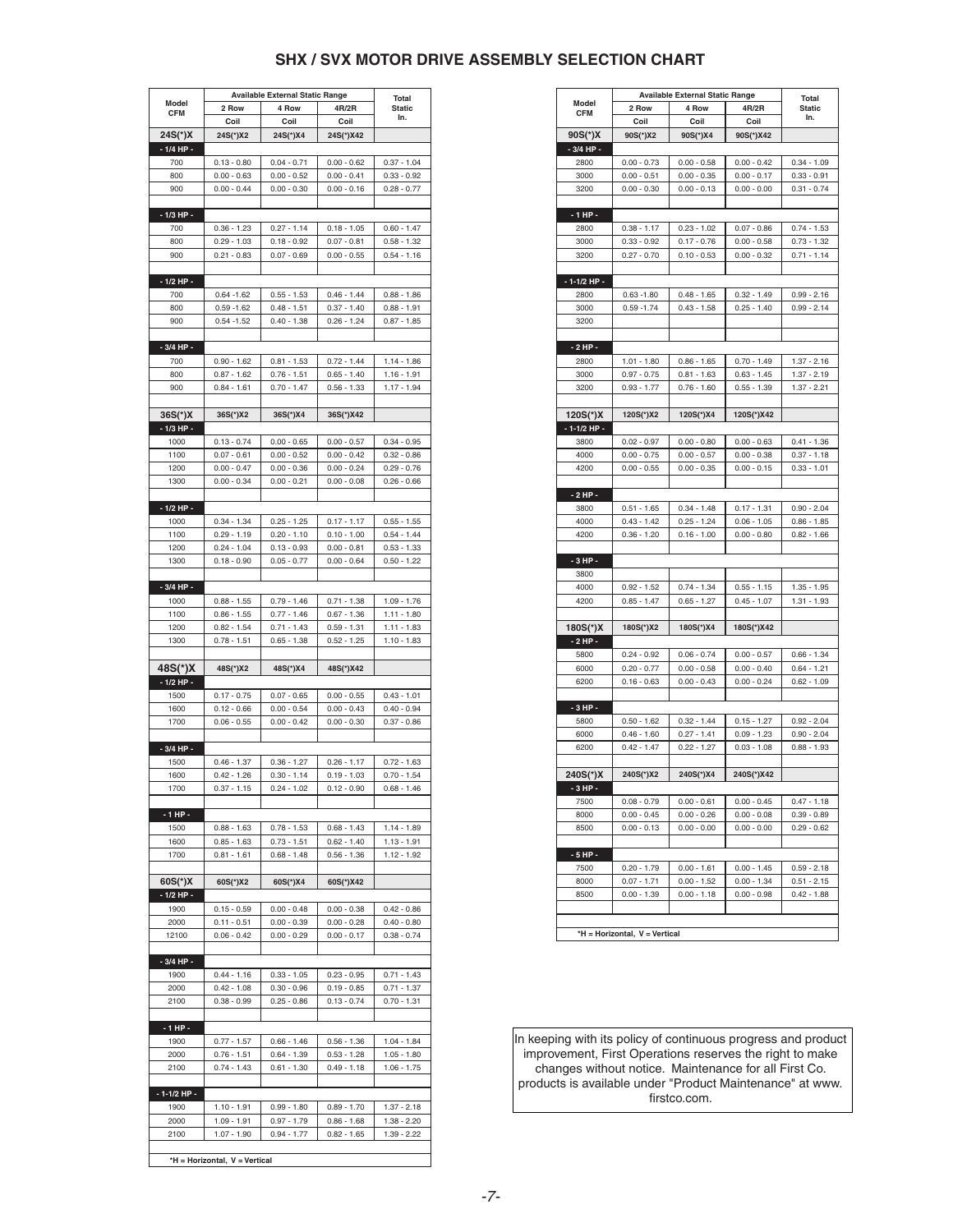#### **Physical Data - Models 24SHX - 60SHX**



## **UNIT DIMENSIONS UNIT DIMENSIONS**

っ

| <b>MODEL</b> |                                                                           | UNIT CABINET    |                      | <b>BLOWER</b><br><b>OUTLET</b> |                           | CONNECTION<br>RETURN<br>DUCT |            |                                          |                                                     |                          | STUBOUT LOCATION FOR WATER COILS |        |   |                   |   |                     |   |
|--------------|---------------------------------------------------------------------------|-----------------|----------------------|--------------------------------|---------------------------|------------------------------|------------|------------------------------------------|-----------------------------------------------------|--------------------------|----------------------------------|--------|---|-------------------|---|---------------------|---|
| AA           | 88                                                                        | —<br>ც          | 8<br>8               | ₩                              | 正                         | ვ<br>ე                       | Ŧ          | ⋖                                        |                                                     | $\overline{a}$           |                                  | C<br>C | I |                   | × |                     |   |
| 37<br>24SHX4 | $\frac{1}{2}$                                                             | $\overline{27}$ |                      |                                |                           |                              |            | 18-7/8   8-3/4   10-7/8   16-1/4   8-1/4 | $10 \t 12 - 5/16 \t 13 - 3/4 \t 6 - 1/2 \t 5 - 3/4$ |                          |                                  | ł      |   | $10$   $13-13/16$ |   |                     | I |
| 36SHX4       | 37   40-1/2   36-1/2   18-7/8   12-1/4   10-7/8   27-1/2   16-1/4   8-1/4 |                 |                      |                                |                           |                              |            |                                          | $10 \t 12 - 5/16 \t 13 - 3/4 \t 6 - 1/2 \t 5 - 3/4$ |                          |                                  | Í      |   | $10$   $13-13/16$ |   |                     | i |
| 39<br>48SHX4 | 42                                                                        |                 | 38   22-7/8   13-5/8 |                                | $11 - 7/8$                | <b>82</b>                    | $20 - 1/4$ | ļ                                        | $8-1/2$   12-5/16                                   | $\mathbf{I}$             | $5-3/4$ $7-1/2$ $7-1/4$          |        |   | $10$ 13-13/16     |   | $3 - 15/16$ 7-15/16 |   |
| 42<br>60SHX4 | 549                                                                       |                 | 45   22-7/8          | $16$ $1$                       | $\frac{1}{2}$<br>$13 - 7$ | 36                           | $20 - 1/4$ | I                                        | $8-1/2$   12-5/16                                   | $\overline{\phantom{a}}$ |                                  |        |   |                   |   | $ 3-15-16 $ 7-15/16 |   |

# **Notes:** 1) All drain connections are 3/4" MPT and located on same side as coil connections. Notes:

1) All drain connections are 3/4" MPT and located on same side as coil connections.<br>2) All units have knockouts on both sides for either (standard) or left side coil stub outs. (Looking with airflow) 2) All units have knockouts on both sides for either (standard) or left side coil stub outs. (Looking with airflow)

## GENERAI SPECIFICATIONS **GENERAL SPECIFICATIONS**

|               |                      |                 |               |                     |              | <b>QENERAL SPEVITURIONS</b> |                       |                     |                   |                    |                           |
|---------------|----------------------|-----------------|---------------|---------------------|--------------|-----------------------------|-----------------------|---------------------|-------------------|--------------------|---------------------------|
|               |                      | FACE            |               |                     |              |                             |                       |                     | <b>4 ROW COIL</b> |                    |                           |
| <b>ISODEI</b> | NOM.<br>2005<br>10NS | SQ. FT.<br>AREA | TUBE<br>SIZE  | STD.<br>MOTOR<br>HP | <b>VOLTS</b> | PHASE                       | <b>BLOWER</b><br>SIZE | FILTER<br>SIZE      | SWEAT)<br>unou    | SUCTION<br>(SWEAT) | <b>SHIPPING</b><br>WEIGHT |
| <b>XHSti</b>  |                      | $\frac{1}{2}$   | $\frac{8}{3}$ | $\frac{1}{4}$       | 115          |                             | 9X6                   | 16 X 25             | 3/8" O/D          | 3/4" O/D           | 185                       |
| <b>NHS91</b>  |                      | თ<br>ა          | 3/8           | $\frac{1}{3}$       | 115          |                             | $9 \times 9$          | 16 X 16 (2)         | 3/8" O/D          | 3/4" O/D           | 215                       |
| <b>RSSHX</b>  |                      | თ<br>თ          | $\frac{8}{3}$ | $\frac{2}{1}$       | 115          |                             | $10 \times 10$        | $16$ X 20 (2)       | $1/2$ " O/D       | 7/8" O/D           | 250                       |
| <b>XHSO®</b>  |                      | 4.9             | 3/8           | $\frac{1}{2}$       | 115          |                             |                       | 12 X 12 20 X 20 (2) | $1/2$ " O/D       | 7/8" O/D           | 320                       |
|               |                      |                 |               |                     |              |                             |                       |                     |                   |                    |                           |

# 1) All technical specifications subject to change without notice. **Notes:** 1) All technical specifications subject to change without notice. Notes:

2) Additional charge for optional motors.

2) Additional charge for optional motors.<br>3) When **SHX** units are used with hot water coil the leaving air temperature must not exceed 150 degrees.<br>At high altitude conditions, blower motor may cutout air lower LAT. Contac 3) When **SHX** units are used with hot water coil the leaving air temperature must not exceed 150 degrees. At high altitude conditions, blower motor may cutout air lower LAT. Contact factory for information.

4) Contact factory for electric heat information (supplied by others)

-8-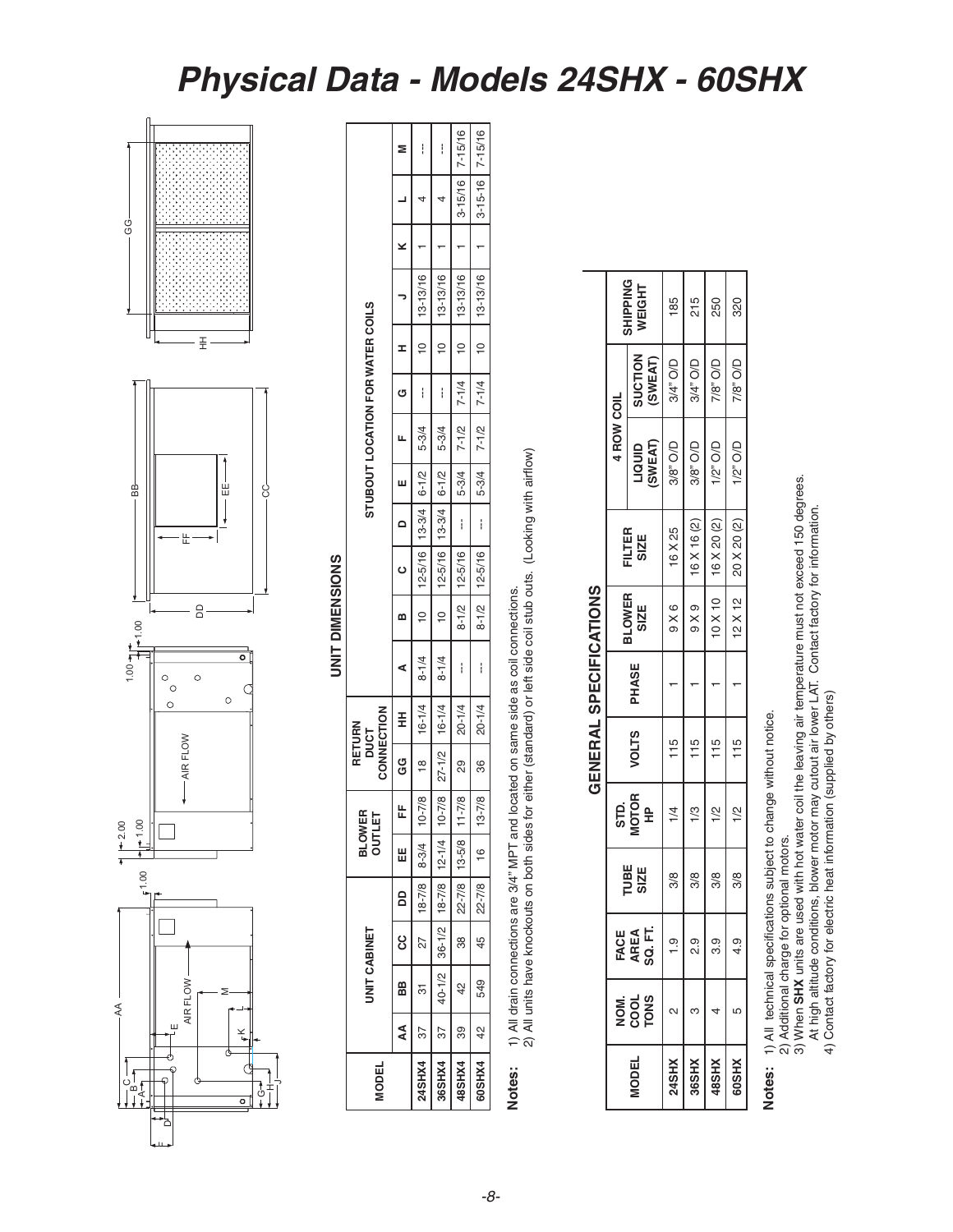NOTES: 1) All technical specifications subject to change without notice.

2) Additional charge for optional motors.<br>3) When **SHX** units are used with hot water coil the leaving air temperature must not exceed 150 degrees.<br>At high altitude conditions, blower motor may cutout at a lower LAT. Conta

#### Physical Data - Models 90SHX - 240SHX



 $\preccurlyeq$ 

|                                                                                            |           |              |     |                   |                         |               |                                                                        |   |   | <b>UNIT DIMENSIONS</b> |                          |   |                                                                                  |                    |                                     |                      |   |            |                                                                                                                                                                                                                              |   |
|--------------------------------------------------------------------------------------------|-----------|--------------|-----|-------------------|-------------------------|---------------|------------------------------------------------------------------------|---|---|------------------------|--------------------------|---|----------------------------------------------------------------------------------|--------------------|-------------------------------------|----------------------|---|------------|------------------------------------------------------------------------------------------------------------------------------------------------------------------------------------------------------------------------------|---|
| <b>MODEL</b>                                                                               |           | UNIT CABINET |     |                   | <b>BLOWER</b><br>OUTLET |               | CONNECTION<br>RETURN<br>DUCT                                           |   |   |                        |                          |   | STUBOUT LOCATION FOR COIL CONNECTIONS                                            |                    |                                     |                      |   |            |                                                                                                                                                                                                                              |   |
|                                                                                            | <b>AA</b> | BB           | ပ္ပ | 띮                 | 닍                       | ც<br>ს        | H                                                                      | ⋖ | m | <b>ပ</b>               | $\overline{\phantom{0}}$ | Ш | L                                                                                | $\frac{1}{\sigma}$ | x                                   | $\frac{1}{\sqrt{2}}$ | × |            |                                                                                                                                                                                                                              |   |
| 90SHX4 52-1/2                                                                              |           | 54           | 27  | $19 - 1/8$        | $16 - 3/8$              | 45            | $  25 - 1/4   7 - 3/16   10 - 1/8   13 - 1/4   5 - 15/16   5 - 3/16  $ |   |   |                        |                          |   | $\frac{1}{1}$                                                                    |                    | $1   10 - 1/4   14 - 3/4   6 - 3/8$ |                      |   | $14 - 1/2$ |                                                                                                                                                                                                                              |   |
| 120SHX4 52-1/2                                                                             |           | 57           | လ္က | $19 - 1/8$        | $16 - 3/8$              | $\frac{8}{3}$ |                                                                        |   |   |                        |                          |   | 30-1/4 7-3/16 9-3/4   13-1/4 3-15/16 5-3/16   9-7/16   1   10-1/4   14-3/4 6-3/8 |                    |                                     |                      |   | თ          | $14 - 1/2$                                                                                                                                                                                                                   | ဖ |
| 180SHX4 56-1/2                                                                             |           | 66           |     | $ 39-1/2 44-3/4 $ | $16 - 3/8$              | 57            |                                                                        |   |   |                        |                          |   |                                                                                  |                    |                                     |                      |   |            | 37-3/4   7-3/16   9-3/4   13-1/4   14-3/16   11-3/16   11-3/16   14-3/4   6-3/8   18-3/4   9-5/16   18-3/4   9-5/16   18-71   18-3/4   9-5/16   18-71   18-3/4   9-5/16   18-14   18-14   18-14   18-14   18-14   18-14   18 |   |
| 240SHX4 62-1/2 66                                                                          |           |              |     | 52 44-3/4         | $16 - 3/8$              |               |                                                                        |   |   |                        |                          |   |                                                                                  |                    |                                     |                      |   |            | 51/9-15/16  1-3/16  1-3/16  1-3/16  1-3-1/4  5-1/16  1-3-7/16  1-5-1/4  10-1/4  10-1/4  10-3/4  10-3/4  10-1/16  15-16  16-5/16                                                                                              |   |
| NOTES: 1) All drain connections are 3/4" MPT and located on same side as coil connections. |           |              |     |                   |                         |               |                                                                        |   |   |                        |                          |   |                                                                                  |                    |                                     |                      |   |            |                                                                                                                                                                                                                              |   |

2) All units have knockouts on both sides for either right (standard) or left side coils stub outs. (Looking <u>with</u> airflow)<br>3) All **180SHX** and **240SHX** models have <u>two</u> blowers. Blower opening size is 16-3/8 X 16-5/8.

| $\frac{1}{2}$<br><b>CILICLE</b> |
|---------------------------------|
| ֧֟֟֓֕׆֧<br><b>NED</b>           |
|                                 |
|                                 |

|               |                         | FACE<br>AREA SQ. | TUBE          |                      |         |       | <b>BLOWER</b>  |                                  | <b>4 ROW COIL</b> |                           | SHIPPIN      |
|---------------|-------------------------|------------------|---------------|----------------------|---------|-------|----------------|----------------------------------|-------------------|---------------------------|--------------|
| <b>MODEL</b>  | NOM.<br>COOLING<br>TONS | <b>F</b>         | SIZE          | STD.<br>MOTOR<br>HP. | VOLTS   | PHASE | <b>SZZE</b>    | FILTER<br>SIZE                   | LIQUID<br>(SWEAT) | <b>SUCTION</b><br>(SWEAT) | <b>WEIGH</b> |
| 90SHX         | $7 - 1/2$               | 7.3              | $\frac{2}{3}$ | $\frac{3}{4}$        | 115/230 |       | $15 \times 15$ | 24 X 25 (2)                      | 5/8" O.D.         | $1-1/8"$ O.D.             | 400          |
| 120SHX        | $\cong$                 | $\frac{4}{9}$    | $\frac{2}{3}$ | $1 - 1/2$            | 230/460 | m,    | $15 \times 15$ | 26 X 29 (2)                      | $1/2$ " O.D.      | 7/8" O.D.                 | 525          |
| <b>NHS081</b> | 15                      | 14.1             | $\frac{2}{3}$ | $1 - 1/2$            | 230/460 |       |                | $15 \times 12 (2)$ 20 X 36.5 (3) | 5/8" O.D.         | $1-1/8"$ O.D.             | 775          |
| 240SHX        | 20                      | $\frac{1}{9}$    | $\frac{2}{3}$ |                      | 230/460 |       |                | $15 \times 12 (2)$ 20 X 49 (3)   | 5/8" O.D.         | $1-1/8"$ O.D.             | 835          |
|               |                         |                  |               |                      |         |       |                |                                  |                   |                           |              |

 $\frac{6}{7}$   $\pm$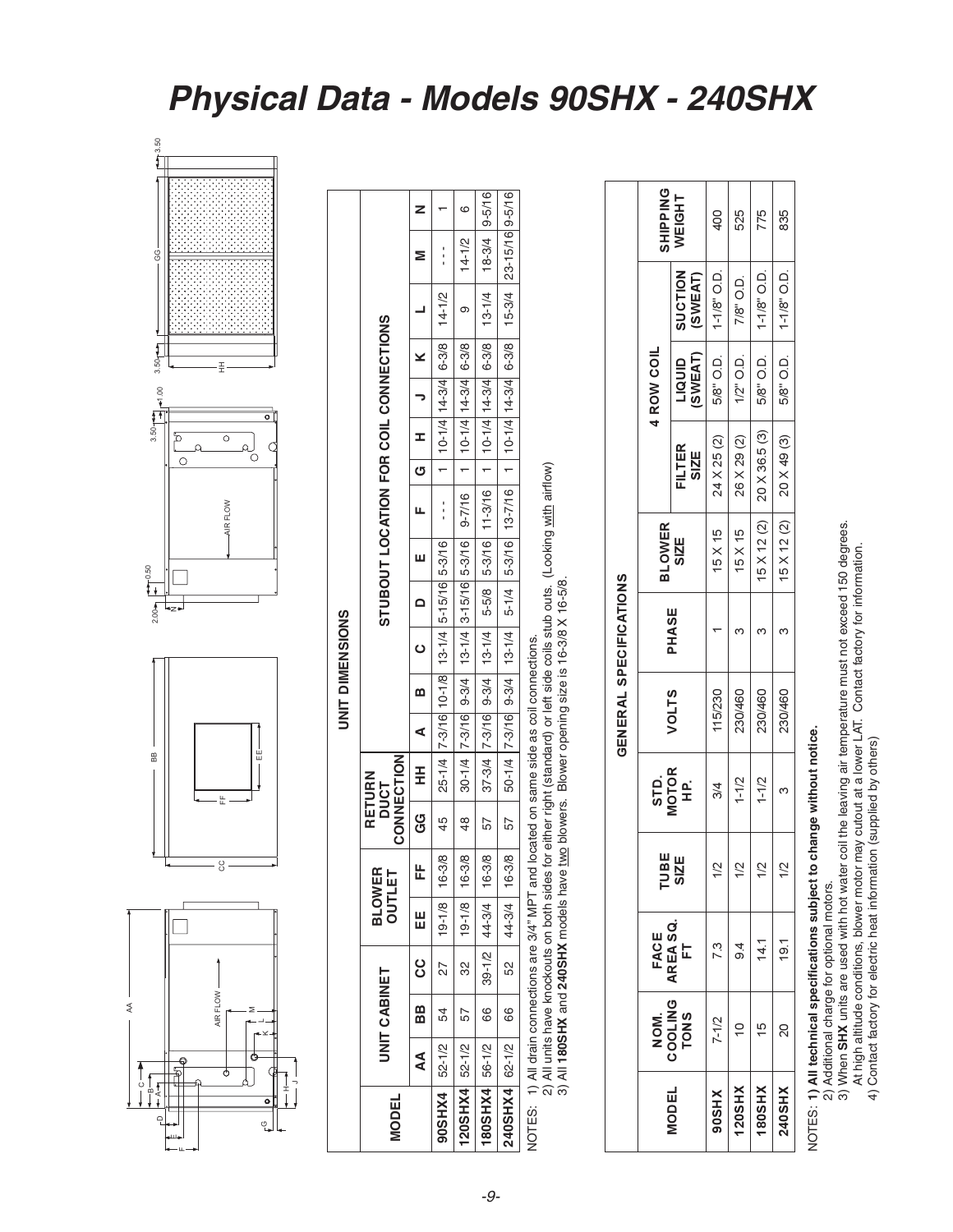1) All technical specifications subject to change without notice.



345

265

7/8" O/D 7/8" O/D

 $1/2$ " O/D  $1/2$ " O/D

 $16 \times 20 (2)$  $20 \times 20 (2)$ 

115  $115$ 

 $\overline{\mathcal{L}}$ 12

 $3/8$  $3/8$ 

3.9  $4.9$ 

ഗ 4

60SVX

NOTES:

48SVX

 $\leftarrow$ 

4) Contact factory for electric heat information (supplied by others)

#### Physical Data - Models 24SVX - 60SVX



 $-10-$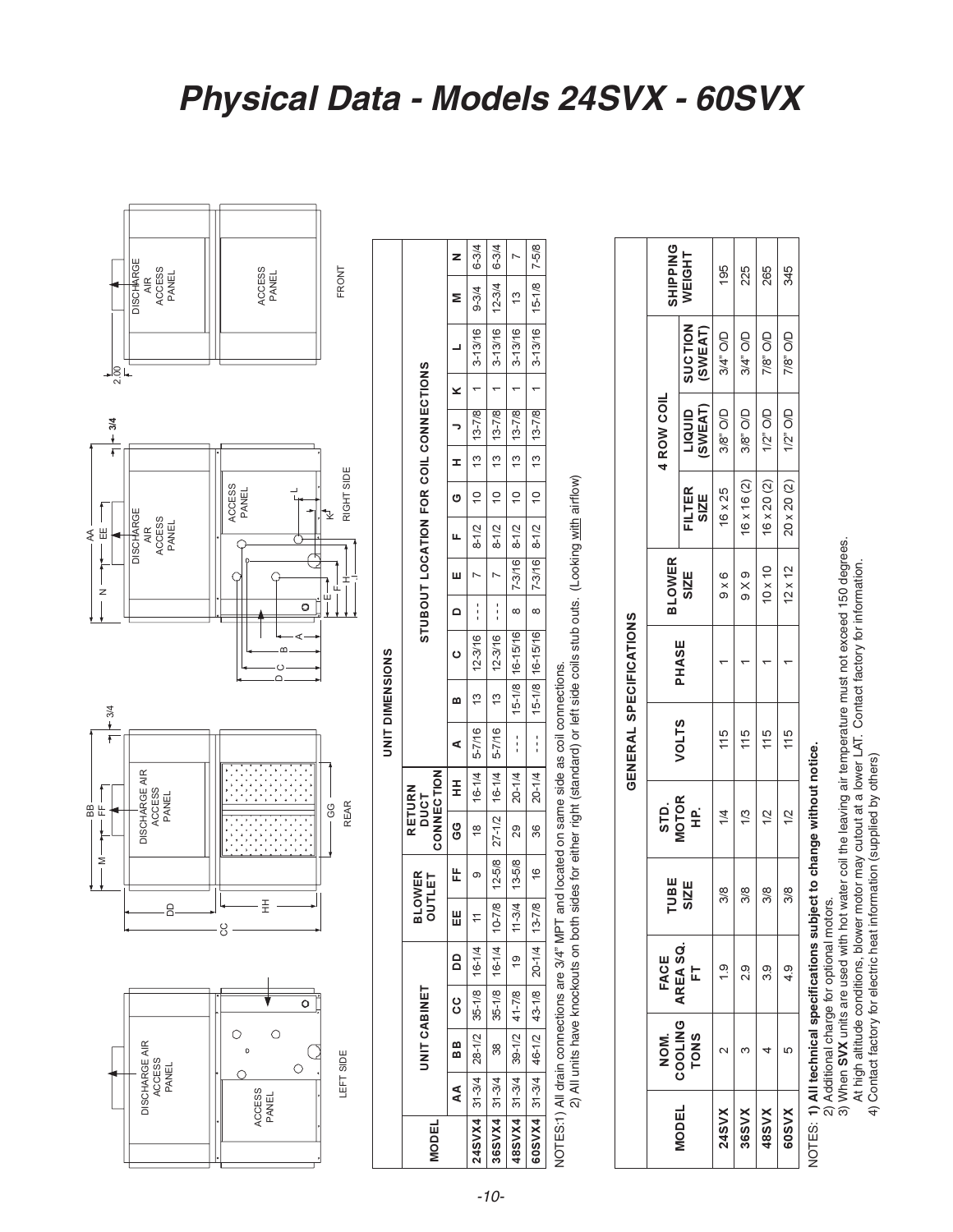NOTES: 1**) All technical specifications subject to change without notice.**<br>2) Additional charge for optional motors.<br>3) When **SVX** units are used with hot water coil the leaving air temperature must not exceed 150 degrees.



|     | <br>ප<br><b>REAR</b>         |                   |                 |                                                                                                                                                                            | Ġ<br>Ō<br>Ï |               |                                       | RIGHT SIDE<br>₹ |                  |                            |                     |                | FRONT     |               |           |
|-----|------------------------------|-------------------|-----------------|----------------------------------------------------------------------------------------------------------------------------------------------------------------------------|-------------|---------------|---------------------------------------|-----------------|------------------|----------------------------|---------------------|----------------|-----------|---------------|-----------|
|     |                              |                   | UNIT DIMENSIONS |                                                                                                                                                                            |             |               |                                       |                 |                  |                            |                     |                |           |               |           |
|     | CONNECTION<br>RETURN<br>DUCT |                   |                 |                                                                                                                                                                            |             |               | STUBOUT LOCATION FOR COIL CONNECTIONS |                 |                  |                            |                     |                |           |               |           |
| ပ္ပ | E                            | ⋖                 | ≃               | $\circ$                                                                                                                                                                    | $\sim$      | ш             | щ                                     | O               | x                |                            | ×                   |                | Σ         | z             | Ó         |
| 45  | 24-1/4                       | 14-5/8            | $\frac{1}{1}$   | $\frac{1}{1}$                                                                                                                                                              |             | 21-3/4 21-1/8 | 7-3/16 10-1/8 10-5/8                  |                 |                  |                            | $13 - 1/4$   14-3/8 |                | $6 - 1/2$ | 18-1/4 11-1/4 |           |
| 48  | $30 - 1/4$                   | $9 - 1/8$         | $14 - 5/8$      | 22-5/8                                                                                                                                                                     |             | 26-3/4 28-1/8 | 7-3/16                                |                 | $9-3/4$ $10-5/8$ |                            | $13 - 1/4$   14-3/8 |                | $6 - 1/2$ | $19-3/4$      | $9 - 3/4$ |
| 57  | 37-3/4                       | 13-3/8            | $18 - 7/8$      | 28-3/8                                                                                                                                                                     |             | 34-3/8 33-3/4 | 7-3/16                                |                 | $9-3/4$   10-5/8 |                            | $13 - 1/4$   14-3/8 |                | $6 - 1/2$ | $11 - 1/4$    | თ         |
| 57  |                              | 50-1/4   15-13/16 | 24              |                                                                                                                                                                            |             |               | 38-5/8 46-3/4 46-5/8 7-3/16           |                 |                  | 9-3/8 10-5/8 13-1/4 14-3/8 |                     | $\overline{ }$ | $6 - 1/2$ | $11 - 1/4$    | თ         |
|     |                              |                   |                 | either right (standard) or left side coils stub outs. (Looking with airflow)<br>blowers. Blower opening size is 16-3/8 X 16-5/8.<br>ated on same side as coil connections. |             |               |                                       |                 |                  |                            |                     |                |           |               |           |
|     |                              |                   |                 |                                                                                                                                                                            |             |               |                                       |                 |                  |                            |                     |                |           |               |           |
|     |                              |                   |                 | GENERAL SPECIFICATIONS                                                                                                                                                     |             |               |                                       |                 |                  |                            |                     |                |           |               |           |
|     |                              |                   |                 |                                                                                                                                                                            |             |               |                                       |                 |                  |                            |                     |                |           |               |           |

BLOWER<br>OUTLET

UNIT CABINET

岀

။<br>비

 $\mathsf{a}$  $\overline{24}$ 

°

68

 $\overline{A}$ 

**MODEL** 

19-1/8  $19 - 1/8$ 

 $16 - 3/8$ 

51

55-1/2

 $37 - 1/2$ 

90SVX4

45 45

 $16 - 1/2$  $16 - 3/8$ 

16-1/2

DISCAHRGE AIR<br>ACCESS

**DISCHARGE AIR** 

ACCESS<br>PANEL

 $\frac{1}{2.00}$ 

 $-3/4$ f

 $\overline{f}$ 

 $\circ$ 

 $-3/4$ 

 $\uparrow$ 

 $\overline{z}$ 

 $B_{\pm}$ 

**DISCHARGE AIR** ACCESS<br>PANEL

**DISCHARGE AIR** 

ACCESS<br>PANEL

 $\beta$ 

₹ Ш PANEL

ACCESS<br>PANEL

ACCESS<br>PANEL

– മ<br>- 0<br>– –

 $\overline{\pm}$ 

 $\circ$ 

 $\ddot{\circ}$ 

ACCESS<br>PANEL

 $\circ$  $\circ$   $\overline{\circ}$ 

 $\left(\right)$ 

LEFT SIDE

 $\circ$ 

 $\bigcap$ 

**CC** 

 $-11-$ 

 $23 - 5/8$  $23 - 5/8$  $\overline{24}$  $63 - 1/8$  $75 - 1/2$ 56 58-1/2 66 66  $37 - 1/2$ 46-1/4 46-1/4  $|20$ SVX4  $180$ SVX4  $240$ SVX4

2) All units have knockouts on both sides for either<br>3) All 180SHX and 240SHX models have <u>two</u> blow 1) All drain connections are 3/4" MPT and located o NOTES:

|                               | <b>SHIPPING</b> | WEIGHT<br><b>SUCTION</b><br>(SWEAT) | 460                     | 575          | 805                                                          |
|-------------------------------|-----------------|-------------------------------------|-------------------------|--------------|--------------------------------------------------------------|
|                               |                 |                                     | 5/8" O.D.   1-1/8" O.D. | 7/8" O.D.    |                                                              |
|                               | 4 ROW COIL      | SWEAT)<br>LIQUID                    |                         | $1/2$ " O.D. |                                                              |
|                               |                 | FILTER<br><b>SIZE</b>               | 24 X 25 (2)             | 26 X 29 (2)  | $15 \times 12$ (2) $20 \times 36.5$ (3) $58$ O.D. $118$ O.D. |
|                               | <b>BLOWER</b>   | <b>SIZE</b>                         | $15 \times 15$          | 15 X 15      |                                                              |
| <b>GENERAL SPECIFICATIONS</b> |                 | PHASE                               |                         | ო            |                                                              |
|                               |                 | <b>VOLTS</b>                        | 115/230                 | 230/460      | 230/460                                                      |
|                               | STD.<br>MOTOR   | 읖                                   | 3/4                     | $1 - 1/2$    | $1 - 1/2$                                                    |
|                               | <b>TUBE</b>     | <b>SIZE</b>                         | 12                      | 1/2          | 12                                                           |
|                               | FACE            | AREA SQ.<br>L.                      | 73                      | თ<br>თ       |                                                              |
|                               | NOM.            | COOLING                             | 7-1/2                   |              | 5                                                            |
|                               |                 | <b>VIODEL</b>                       | <b>SOSVX</b>            | 120SVX       | <b>N/S081</b>                                                |

460 575 805 925

 $1-1/8"$  O.D.

5/8" O.D.

20 X 49 (3)

15 X 12 (2)

230/460

ო

 $1/2$ 

 $19.1$ 

 $\overline{c}$ 

240SVX

 $\infty$  $\infty$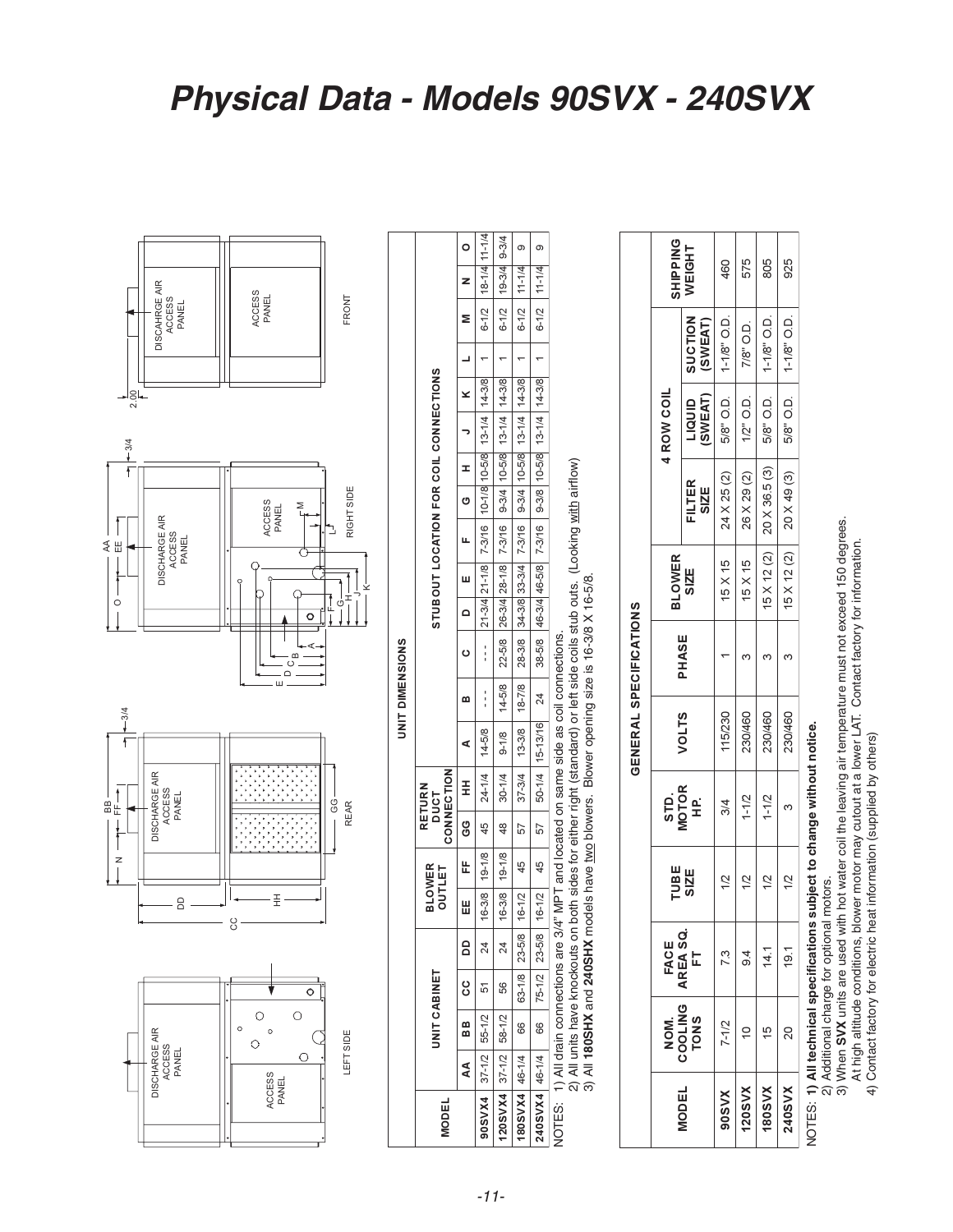|                        |                              | <b>COIL FACE</b> |            |           |            |           | <b>TOTAL STATIC PRESSURE - INCHES OF WATER</b> |           |            |           |            |           |
|------------------------|------------------------------|------------------|------------|-----------|------------|-----------|------------------------------------------------|-----------|------------|-----------|------------|-----------|
| <b>MODEL</b>           | <b>NOMINAL</b><br><b>CFM</b> | <b>VELOCITY</b>  | 0.5        |           | 0.6        |           | 0.7                                            |           | 0.8        |           | 0.9        |           |
|                        |                              | <b>FPM</b>       | <b>RPM</b> | <b>HP</b> | <b>RPM</b> | <b>HP</b> | <b>RPM</b>                                     | <b>HP</b> | <b>RPM</b> | <b>HP</b> | <b>RPM</b> | <b>HP</b> |
|                        | 600                          | 300              | 770        | 1/6       | 840        | 1/6       | 900                                            | 1/6       | 990        | 1/4       | 1050       | 1/4       |
|                        | 700                          | 350              | 780        | 1/6       | 850        | 1/6       | 910                                            | 1/4       | 990        | 1/4       | 1040       | 1/4       |
| <b>24SHX/</b><br>24SVX | 800                          | 400              | 800        | 1/4       | 860        | 1/4       | 910                                            | 1/4       | 990        | 1/4       | 1040       | 1/4       |
|                        | 900                          | 450              | 810        | 1/4       | 880        | 1/4       | 925                                            | 1/4       | 1000       | 1/4       | 1050       | 1/3       |
|                        | 1000                         | 500              | 830        | 1/4       | 900        | 1/4       | 950                                            | 1/3       | 1000       | 1/3       | 1060       | 1/3       |
|                        | 1000                         | 333              | 805        | 1/4       | 880        | 1/4       | 940                                            | 1/3       | 1000       | 1/3       | 1060       | 1/3       |
|                        | 1100                         | 367              | 810        | 1/4       | 890        | 1/3       | 940                                            | 1/3       | 1000       | 1/3       | 1050       | 1/2       |
| 36SHX/<br><b>36SVX</b> | 1200                         | 400              | 820        | 1/3       | 900        | 1/3       | 950                                            | 1/3       | 1005       | 1/2       | 1050       | 1/2       |
|                        | 1300                         | 434              | 840        | 1/3       | 905        | 1/3       | 960                                            | 1/3       | 1010       | 1/2       | 1060       | 1/2       |
|                        | 1400                         | 466              | 870        | 1/3       | 920        | 1/3       | 980                                            | 1/2       | 1020       | 1/2       | 1090       | 1/2       |
| <b>48SHX/</b><br>48SVX | 1400                         | 350              | 720        | 1/3       | 775        | 1/3       | 825                                            | 1/2       | 870        | 1/3       | 910        | 1/2       |
|                        | 1500                         | 375              | 740        | 1/3       | 785        | 1/2       | 830                                            | 1/2       | 875        | 1/2       | 920        | 1/2       |
|                        | 1600                         | 400              | 750        | 1/2       | 800        | 1/2       | 840                                            | 1/2       | 890        | 1/2       | 925        | 3/4       |
|                        | 1700                         | 425              | 770        | 1/2       | 810        | 1/2       | 860                                            | 1/2       | 895        | 1/2       | 930        | 3/4       |
|                        | 1800                         | 450              | 785        | 1/2       | 825        | 1/2       | 870                                            | 1/2       | 910        | 1/2       | 945        | 3/4       |
|                        | 1800                         | 360              | 580        | 1/2       | 630        | 1/2       | 680                                            | 1/2       | 725        | 1/2       | 770        | 3/4       |
|                        | 1900                         | 380              | 580        | 1/2       | 630        | 1/2       | 680                                            | 1/2       | 725        | 1/2       | 775        | 3/4       |
| 60SHX/<br>60SVX        | 2000                         | 400              | 590        | 1/2       | 635        | 1/2       | 680                                            | 1/2       | 730        | 1/2       | 770        | 3/4       |
|                        | 2100                         | 420              | 600        | 1/2       | 640        | 1/2       | 690                                            | 1/2       | 730        | 3/4       | 770        | 3/4       |
|                        | 2200                         | 440              | 600        | 1/2       | 645        | 1/2       | 690                                            | 1/2       | 735        | 3/4       | 775        | 3/4       |

#### **2 - 5 TON FAN PERFORMANCE (SHX and SVX)**

#### **7-1/2 - 20 TON FAN PERFORMANCE (SHX and SVX)**

|                                 |                              | <b>COIL FACE</b> |            |                |            |              |            |                |            | <b>TOTAL STATIC PRESSURE - INCHES OF WATER</b> |            |                |
|---------------------------------|------------------------------|------------------|------------|----------------|------------|--------------|------------|----------------|------------|------------------------------------------------|------------|----------------|
| <b>MODEL</b>                    | <b>NOMINAL</b><br><b>CFM</b> | <b>VELOCITY</b>  |            | 0.6            |            | 0.7          |            | 0.8            |            | 0.9                                            |            | 1.0            |
|                                 |                              | <b>FPM</b>       | <b>RPM</b> | <b>HP</b>      | <b>RPM</b> | <b>HP</b>    | <b>RPM</b> | <b>HP</b>      | <b>RPM</b> | <b>HP</b>                                      | <b>RPM</b> | <b>HP</b>      |
|                                 | 2500                         | 333              | 580        | 1/2            | 600        | 3/4          | 640        | 3/4            | 690        | 3/4                                            | 710        | 3/4            |
|                                 | 2750                         | 366              | 580        | 1/2            | 605        | 3/4          | 640        | 3/4            | 690        | 3/4                                            | 710        | 3/4            |
| 90SHX/<br><b>90SVX</b>          | 3000                         | 400              | 580        | 3/4            | 610        | 3/4          | 640        | 3/4            | 680        | 3/4                                            | 710        | 1              |
|                                 | 3250                         | 433              | 590        | 3/4            | 630        | 1            | 660        | 1              | 700        | 1                                              | 715        | 1              |
|                                 | 3500                         | 466              | 605        | 1              | 635        | 1            | 670        | 1              | 700        | 1                                              | 720        | 1              |
|                                 | 3400                         | 354              | 600        | $\mathbf{1}$   | 630        | 1            | 670        | 1              | 700        | 1                                              | 730        | $1 - 1/2$      |
|                                 | 3700                         | 385              | 610        | 1              | 650        | $\mathbf{1}$ | 680        | $1 - 1/2$      | 705        | $1 - 1/2$                                      | 740        | $1 - 1/2$      |
| <b>120SHX/</b><br><b>120SVX</b> | 4000                         | 417              | 630        | $1 - 1/2$      | 670        | $1 - 1/2$    | 695        | $1 - 1/2$      | 710        | $1 - 1/2$                                      | 750        | $1 - 1/2$      |
|                                 | 4300                         | 448              | 650        | $1 - 1/2$      | 685        | $1 - 1/2$    | 705        | $1 - 1/2$      | 730        | $1 - 1/2$                                      | 770        | $\overline{2}$ |
|                                 | 4600                         | 480              | 670        | $1 - 1/2$      | 700        | 2            | 720        | 2              | 760        | $\overline{2}$                                 | 790        | $\overline{2}$ |
| <b>180SHX/</b><br><b>180SVX</b> | 5200                         | 364              | 590        | $1 - 1/2$      | 620        | $1 - 1/2$    | 650        | $1 - 1/2$      | 690        | $1 - 1/2$                                      | 710        | $1 - 1/2$      |
|                                 | 5600                         | 391              | 600        | $1 - 1/2$      | 630        | $1 - 1/2$    | 670        | $1 - 1/2$      | 700        | $1 - 1/2$                                      | 720        | $\overline{2}$ |
|                                 | 6000                         | 420              | 610        | $1 - 1/2$      | 640        | $1 - 1/2$    | 680        | $1 - 1/2$      | 700        | $\overline{2}$                                 | 730        | $\overline{2}$ |
|                                 | 6400                         | 447              | 625        | 2              | 660        | 2            | 690        | $\overline{2}$ | 710        | $\overline{2}$                                 | 740        | 3              |
|                                 | 6800                         | 475              | 640        | $\overline{2}$ | 680        | 2            | 700        | 3              | 720        | 3                                              | 760        | 3              |
|                                 | 6000                         | 314              | 610        | $1 - 1/2$      | 640        | $1 - 1/2$    | 670        | $1 - 1/2$      | 700        | $\overline{2}$                                 | 730        | $\overline{2}$ |
|                                 | 7000                         | 366              | 640        | 2              | 690        | 2            | 710        | 3              | 740        | 3                                              | 760        | 3              |
| <b>240SHX/</b><br><b>240SVX</b> | 8000                         | 419              | 700        | 3              | 720        | 3            | 750        | 3              | 790        | 3                                              | 800        | 3              |
|                                 | 9000                         | 470              | 730        | 5              | 760        | 5            | 800        | 5              | 810        | 5                                              | 830        | 5              |
|                                 | 10000                        | 500              | 800        | 5              | 820        | 5            | 840        | 5              | 880        | 5                                              | 900        | 5              |

#### **Notes:**

1) Shaded area indicates the R.P.M. and C.F.M. range of the standard motor and pulleys.

2) To determine available brake horsepower (BHP), take above nominal HP and multiply as follows: For 1/4 HP to 3/4 HP motors: BHP = nominal  $X$  1.25

For 1 HP to 5 HP motors:  $BHP =$  nominal  $X$  1.15

3) Special pulleys and motors can be factory furnished at an additional charge.<br>4) Horsepower tabulated indicates minimum recommended motor H.P.

- 4) Horsepower tabulated indicates minimum recommended motor H.P.
- 5) **Rated in accordance with ARI Standard 430.**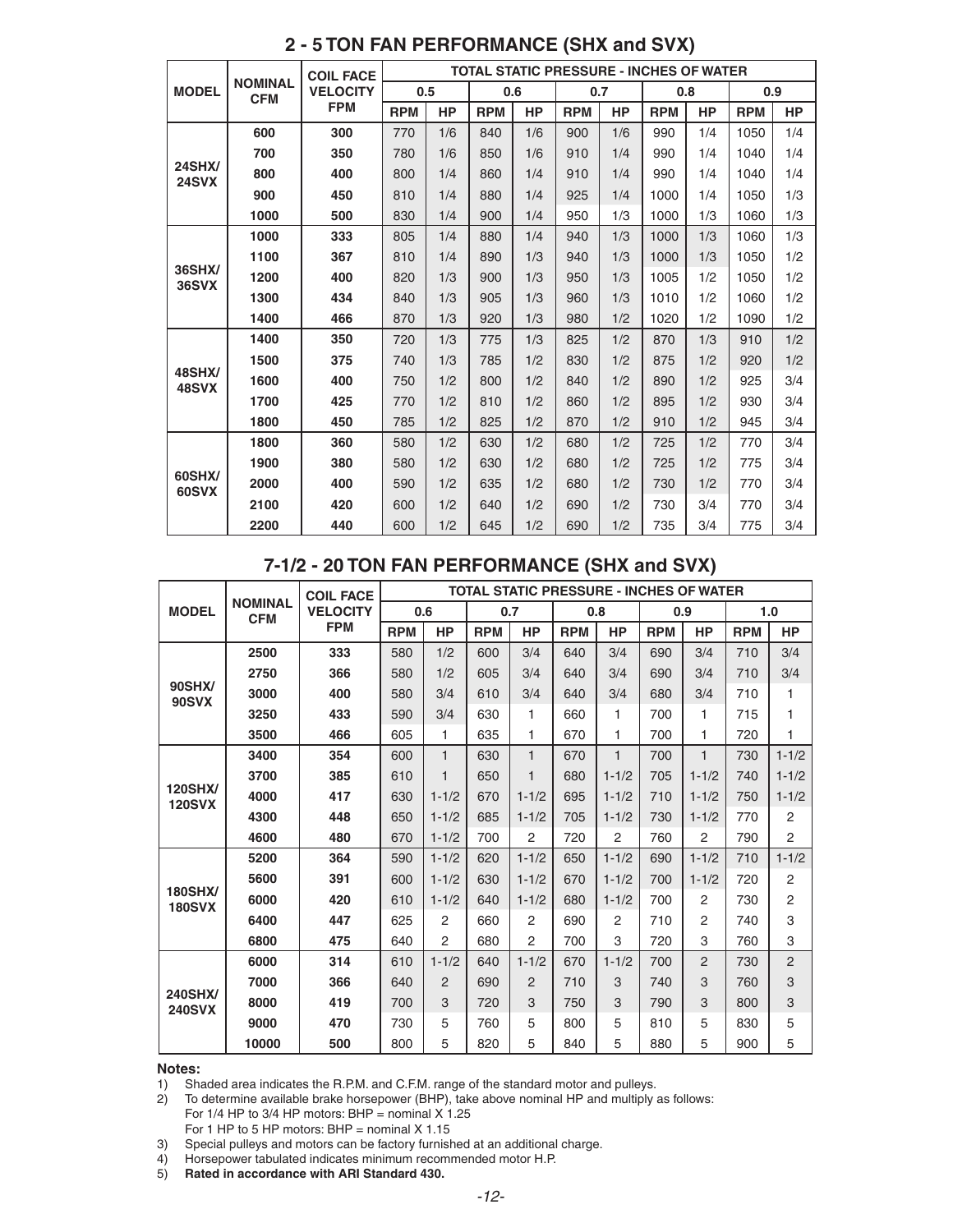|                              | <b>COIL FACE</b> |            |           |            |           |            |     | <b>TOTAL STATIC PRESSURE - INCHES OF WATER</b> |              |            |           |            |              |
|------------------------------|------------------|------------|-----------|------------|-----------|------------|-----|------------------------------------------------|--------------|------------|-----------|------------|--------------|
| <b>NOMINAL</b><br><b>CFM</b> | <b>VELOCITY</b>  |            | 1.0       |            | 1.2       | 1.4        |     | 1.6                                            |              |            | 1.8       |            | 2.0          |
|                              | <b>FPM</b>       | <b>RPM</b> | <b>HP</b> | <b>RPM</b> | <b>HP</b> | <b>RPM</b> | HP  | <b>RPM</b>                                     | <b>HP</b>    | <b>RPM</b> | HP        | <b>RPM</b> | <b>HP</b>    |
| 600                          | 300              | 1105       | 1/4       | 1210       | 1/3       | 1310       | 1/3 | 1420                                           | 1/3          | 1510       | 1/2       | - - -      |              |
| 700                          | 350              | 1100       | 1/4       | 1200       | 1/3       | 1300       | 1/3 | 1405                                           | 1/2          | 1500       | 1/2       | - - -      |              |
| 800                          | 400              | 1100       | 1/3       | 1195       | 1/3       | 1295       | 1/2 | 1395                                           | 1/2          | 1470       | 1/2       | - - -      |              |
| 900                          | 450              | 1100       | 1/3       | 1190       | 1/3       | 1290       | 1/2 | 1390                                           | 1/2          | 1460       | 1/2       | - - -      |              |
| 1000                         | 500              | 1110       | 1/3       | 1200       | 1/2       | 1295       | 1/2 | 1390                                           | 1/2          | 1450       | 3/4       | - - -      |              |
| 1000                         | 333              | 1110       | 1/2       | 1230       | 1/2       | 1335       | 1/2 | 1440                                           | 3/4          | 1540       | 3/4       | - - -      |              |
| 1100                         | 367              | 1110       | 1/2       | 1215       | 1/2       | 1325       | 1/2 | 1425                                           | 3/4          | 1520       | 3/4       | .          |              |
| 1200                         | 400              | 1110       | 1/2       | 1210       | 1/2       | 1315       | 3/4 | 1415                                           | 3/4          | 1500       | 3/4       | - - -      |              |
| 1300                         | 434              | 1110       | 1/2       | 1220       | 1/2       | 1315       | 3/4 | 1410                                           | 3/4          | 1490       | 3/4       | - - -      |              |
| 1400                         | 466              | 1120       | 1/2       | 1220       | 3/4       | 1320       | 3/4 | 1410                                           | 3/4          | 1500       | 3/4       | - - -      |              |
| 1400                         | 350              | 955        | 1/2       | 1050       | 3/4       | 1135       | 3/4 | 1215                                           | 3/4          | 1300       | 1         | 1380       | $\mathbf{1}$ |
| 1500                         | 375              | 960        | 1/2       | 1050       | 3/4       | 1135       | 3/4 | 1210                                           | 3/4          | 1295       | 1         | 1370       | 1            |
| 1600                         | 400              | 970        | 3/4       | 1050       | 3/4       | 1140       | 3/4 | 1210                                           | 3/4          | 1290       | 1         | 1360       | 1            |
| 1700                         | 425              | 980        | 3/4       | 1065       | 3/4       | 1140       | 3/4 | 1210                                           | 3/4          | 1290       | 1         | 1350       | 1            |
| 1800                         | 450              | 985        | 3/4       | 1070       | 3/4       | 1150       | 3/4 | 1215                                           | 1            | 1280       | 1         | - - -      |              |
| 1800                         | 360              | 820        | 3/4       | 900        | 3/4       | 975        | 3/4 | 1050                                           | $\mathbf{1}$ | 1125       | 1         | 1200       | $1 - 1/2$    |
| 1900                         | 380              | 815        | 3/4       | 895        | 3/4       | 970        | 3/4 | 1045                                           | $\mathbf{1}$ | 1120       | 1         | 1190       | $1 - 1/2$    |
| 2000                         | 400              | 815        | 3/4       | 890        | 3/4       | 965        | 1   | 1040                                           | 1            | 1110       | 1         | 1180       | $1 - 1/2$    |
| 2100                         | 420              | 815        | 3/4       | 885        | 3/4       | 960        | 1   | 1035                                           | 1            | 1105       | $1 - 1/2$ | 1175       | $1 - 1/2$    |
| 2200                         | 440              | 815        | 3/4       | 885        | 3/4       | 960        | 1   | 1030                                           | 1            | 1100       | $1 - 1/2$ | 1165       | $1 - 1/2$    |

#### **2 - 5 TON FAN PERFORMANCE (SHX and SVX) (Con't. from previous page)**

#### **7-1/2 - 20 TON FAN PERFORMANCE (SHX and SVX) (Con't. from previous page)**

|                              | <b>COIL FACE</b> |            |                |            |                |            | <b>TOTAL STATIC PRESSURE - INCHES OF WATER</b> |            |                |            |                |
|------------------------------|------------------|------------|----------------|------------|----------------|------------|------------------------------------------------|------------|----------------|------------|----------------|
| <b>NOMINAL</b><br><b>CFM</b> | <b>VELOCITY</b>  |            | 1.2            |            | 1.4            |            | 1.6                                            | 1.8        |                |            | 2.0            |
|                              | <b>FPM</b>       | <b>RPM</b> | HP             | <b>RPM</b> | HP             | <b>RPM</b> | HP                                             | <b>RPM</b> | HP             | <b>RPM</b> | <b>HP</b>      |
| 2500                         | 333              | 790        | 3/4            | 850        | 1              | 915        | $1 - 1/2$                                      | 990        | $1 - 1/2$      | 1030       | $1 - 1/2$      |
| 2750                         | 366              | 780        | 1              | 840        | 1              | 905        | $1 - 1/2$                                      | 980        | $1 - 1/2$      | 1020       | $1 - 1/2$      |
| 3000                         | 400              | 780        | 1              | 835        | $1 - 1/2$      | 900        | $1 - 1/2$                                      | 970        | $1 - 1/2$      | 1010       | $1 - 1/2$      |
| 3250                         | 433              | 790        | $1 - 1/2$      | 840        | $1 - 1/2$      | 900        | $1 - 1/2$                                      | 950        | $1 - 1/2$      | 1005       | 2              |
| 3500                         | 466              | 790        | $1 - 1/2$      | 845        | $1 - 1/2$      | 900        | $1 - 1/2$                                      | 950        | 2              | 1005       | $\overline{2}$ |
| 3400                         | 354              | 790        | $1 - 1/2$      | 850        | $1 - 1/2$      | 900        | $1 - 1/2$                                      | 950        | 2              | 1005       | 2              |
| 3700                         | 385              | 800        | $1 - 1/2$      | 855        | $1 - 1/2$      | 905        | $\overline{2}$                                 | 950        | $\overline{2}$ | 1005       | $\mathbf{2}$   |
| 4000                         | 417              | 805        | $1 - 1/2$      | 860        | $\overline{2}$ | 910        | $\overline{c}$                                 | 960        | $\overline{2}$ | 1005       | $\overline{2}$ |
| 4300                         | 448              | 820        | 2              | 875        | $\overline{2}$ | 915        | 3                                              | 970        | 3              | 1010       | 3              |
| 4600                         | 480              | 830        | 2              | 890        | 3              | 930        | 3                                              | 980        | 3              | 1015       | 3              |
| 5200                         | 364              | 780        | 2              | 830        | 2              | 900        | $\overline{2}$                                 | 950        | 3              | 1000       | 3              |
| 5600                         | 391              | 790        | 2              | 840        | 2              | 905        | 3                                              | 950        | 3              | 1000       | 3              |
| 6000                         | 420              | 795        | $\overline{2}$ | 850        | 3              | 910        | 3                                              | 960        | 3              | 1000       | 3              |
| 6400                         | 447              | 800        | 3              | 860        | 3              | 915        | 3                                              | 970        | 3              | 1000       | 5              |
| 6800                         | 475              | 810        | 3              | 870        | 3              | 920        | 5                                              | 975        | 5              | 1005       | 5              |
| 6000                         | 314              | 795        | $\overline{c}$ | 850        | 3              | 910        | 3                                              | 960        | 3              | 1000       | 3              |
| 7000                         | 366              | 810        | 3              | 880        | 3              | 920        | 5                                              | 960        | 5              | 1000       | 5              |
| 8000                         | 419              | 850        | 5              | 900        | 5              | 940        | 5                                              | 990        | 5              | 1020       | 5              |
| 9000                         | 470              | 890        | 5              | 920        | 5              | 980        | 5                                              |            |                |            |                |
| 10000                        | 500              |            |                |            |                |            |                                                |            |                |            |                |

#### **Notes:**

1) Shaded area indicates the R.P.M. and C.F.M. range of the standard motor and pulleys.

2) To determine available brake horsepower (BHP), take above nominal HP and multiply as follows: For  $1/4$  HP to  $3/4$  HP motors: BHP = nominal X  $1.25$ 

For 1 HP to 5 HP motors: BHP = nominal  $X$  1.15

3) Special pulleys and motors can be factory furnished at an additional charge.

4) Horsepower tabulated indicates minimum recommended motor H.P.

5) **Rated in accordance with ARI Standard 430.**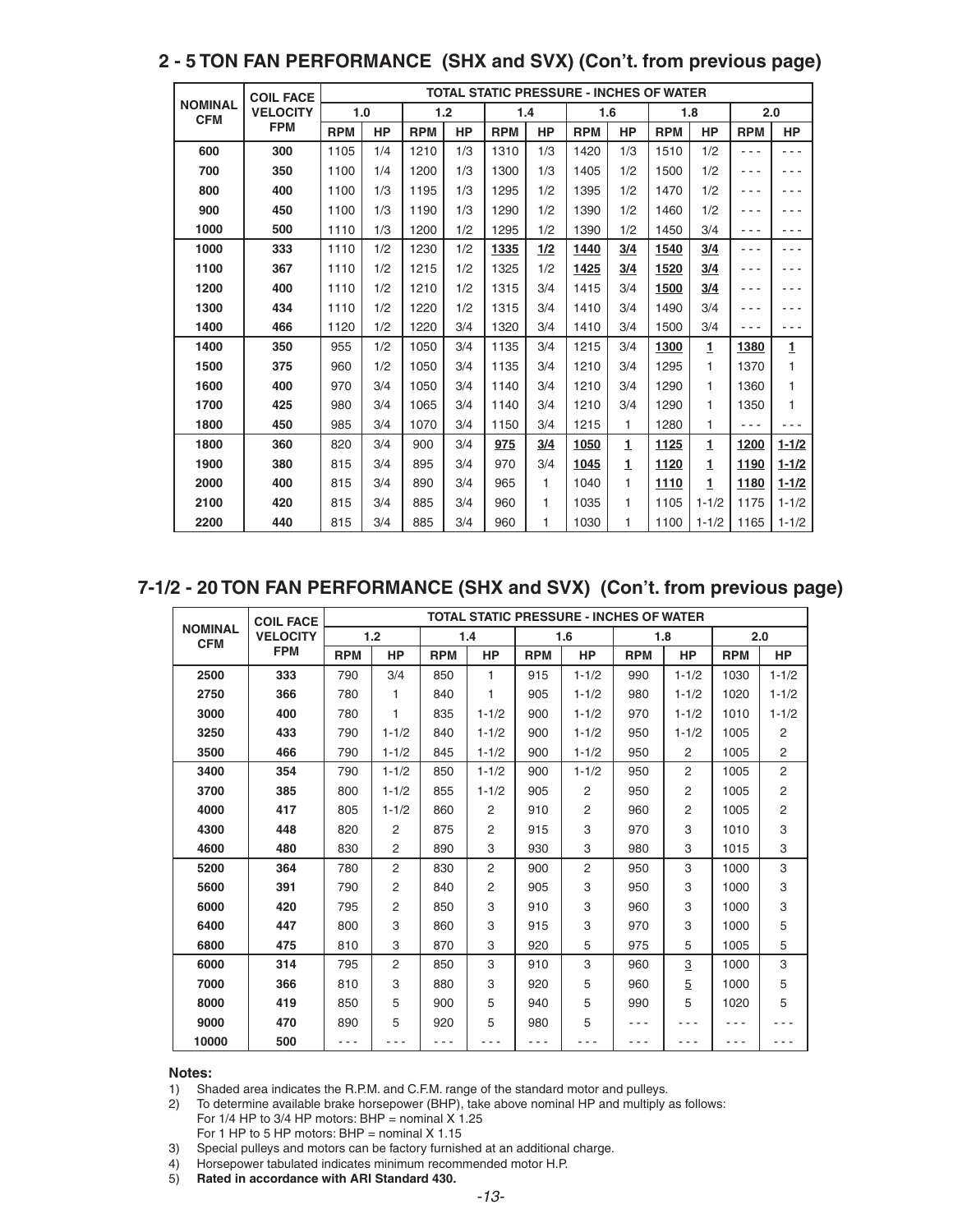| <b>SUCTION</b> |            |              | 85°F DB / 71°F WB ENT. AIR |           |                        |              | $80^\circ$ F DB / 67 $^\circ$ F WB ENT. AIR |           |                     |              | 75°F DB / 63°F WB ENT. AIR |      |                     |
|----------------|------------|--------------|----------------------------|-----------|------------------------|--------------|---------------------------------------------|-----------|---------------------|--------------|----------------------------|------|---------------------|
| TEMP/          | <b>CFM</b> | <b>TOTAL</b> | SENS.                      |           | LVG AIR <sup>®</sup> F | <b>TOTAL</b> | SENS.                                       |           | LVG AIR $\degree$ F | <b>TOTAL</b> | SENS.                      |      | LVG AIR $\degree$ F |
| °F             |            | <b>MBTUH</b> | <b>MBTUH</b>               | <b>DB</b> | <b>WB</b>              | <b>MBTUH</b> | <b>MBTUH</b>                                | <b>DB</b> | <b>WB</b>           | <b>MBTUH</b> | <b>MBTUH</b>               | DB   | <b>WB</b>           |
|                | 600        | 35.0         | 20.3                       | 53.7      | 52.9                   | 29.2         | 18.4                                        | 51.7      | 51.0                | 23.4         | 16.2                       | 50.0 | 49.4                |
| 40             | 800        | 41.5         | 24.7                       | 56.5      | 55.3                   | 34.6         | 22.4                                        | 54.1      | 53.0                | 27.7         | 19.8                       | 52.0 | 51.0                |
|                | 1000       | 46.5         | 28.3                       | 58.8      | 57.2                   | 38.7         | 25.8                                        | 56.1      | 54.6                | 31.0         | 22.9                       | 53.7 | 52.4                |
|                | 600        | 30.2         | 18.4                       | 56.6      | 55.9                   | 24.3         | 16.4                                        | 54.7      | 54.0                | 18.5         | 14.2                       | 53.1 | 52.5                |
| 45             | 800        | 35.8         | 22.5                       | 58.9      | 57.8                   | 28.8         | 20.2                                        | 56.7      | 55.6                | 21.9         | 17.5                       | 54.7 | 53.7                |
|                | 1000       | 40.1         | 25.9                       | 60.9      | 59.4                   | 32.3         | 23.4                                        | 58.4      | 56.9                | 24.6         | 20.4                       | 56.1 | 54.8                |
|                | 600        | 24.9         | 16.4                       | 59.7      | 58.9                   | 19.1         | 14.4                                        | 57.8      | 57.1                | 13.2         | 12.1                       | 56.3 | 55.7                |
| 50             | 800        | 29.5         | 20.2                       | 61.6      | 60.4                   | 22.6         | 17.8                                        | 59.4      | 58.3                | 15.7         | 15.1                       | 57.5 | 56.5                |
|                | 1000       | 33.0         | 23.5                       | 63.2      | 61.7                   | 25.3         | 20.8                                        | 60.8      | 59.3                | 17.7         | 17.7                       | 58.6 | $- - -$             |

#### **HOT WATER HEATING CAPACITIES**

|                    |            |                     | 24HWK (2 ROW COIL)               |                                    |                                    |
|--------------------|------------|---------------------|----------------------------------|------------------------------------|------------------------------------|
|                    |            |                     | 180°F ENTERING WATER TEMPERATURE |                                    |                                    |
| <b>CFM</b>         | <b>GPM</b> | WTR.<br>P.D.<br>FT. | <b>TOTAL</b><br><b>MBH</b>       | LVG.<br><b>AIR</b><br>$^{\circ}$ F | LVG.<br><b>WTR</b><br>$^{\circ}$ F |
| 600<br>800<br>1000 | 3.0        | 0.9                 | 33.3<br>38.4<br>42.9             | 121<br>115<br>110                  | 158<br>154<br>151                  |
| 600<br>800<br>1000 | 6.0        | 3.2                 | 36.6<br>43.2<br>49.0             | 126<br>120<br>115                  | 168<br>166<br>164                  |
| 600<br>800<br>1000 | 9.0        | 6.7                 | 37.9<br>45.3<br>51.8             | 128<br>122<br>118                  | 172<br>170<br>168                  |

#### Notes:

1) See below for hot water heating correction factor

2) Optional 2 row hot water coil can be factory installed in either the reheat (std.) or preheat positions.

\* 70 degree return air

#### **HOT WATER HEATING CORRECTION FACTORS**

| <b>ENTERING</b>          |       |       |       | <b>ENTERING WATER TEMPERATURE (°F)</b> |       |       |       |       |       |
|--------------------------|-------|-------|-------|----------------------------------------|-------|-------|-------|-------|-------|
| <b>AIR</b><br>TEMP. (°F) | 100   | 110   | 120   | 130                                    | 140   | 150   | 160   | 170   | 180   |
| 50                       | 0.455 | 0.545 | 0.636 | 0.727                                  | 0.818 | 0.909 | 1.000 | 1.091 | 1.182 |
| 55                       | 0.409 | 0.500 | 0.591 | 0.682                                  | 0.773 | 0.864 | 0.955 | 1.045 | 1.136 |
| 60                       | 0.363 | 0.455 | 0.545 | 0.636                                  | 0.727 | 0.818 | 0.909 | 1.000 | 1.091 |
| 65                       | 0.318 | 0.409 | 0.500 | 0.591                                  | 0.682 | 0.773 | 0.864 | 0.955 | 1.045 |
| 70                       | 0.272 | 0.363 | 0.455 | 0.545                                  | 0.636 | 0.727 | 0.818 | 0.909 | 1.000 |
| 75                       | 0.227 | 0.318 | 0.409 | 0.500                                  | 0.591 | 0.682 | 0.773 | 0.864 | 0.955 |
| 80                       | 0.182 | 0.272 | 0.363 | 0.455                                  | 0.545 | 0.636 | 0.727 | 0.818 | 0.909 |

#### Notes:

1) To determine heating capacity at other than 180 deg. E.W.T. and 70 deg. E.A.T. multiply the selected heating capacity at 180 deg. times the appropriate correction factor from above chart.

1) These correction factors may be used on all First Co. published 180 deg. heating capacities.

1) When SHX/SVX units are used with hot water coils the leaving air temperature must not exceed 150 degrees. At high altitude conditions, blower motor may cutout at lower LAT. Contact factory for information.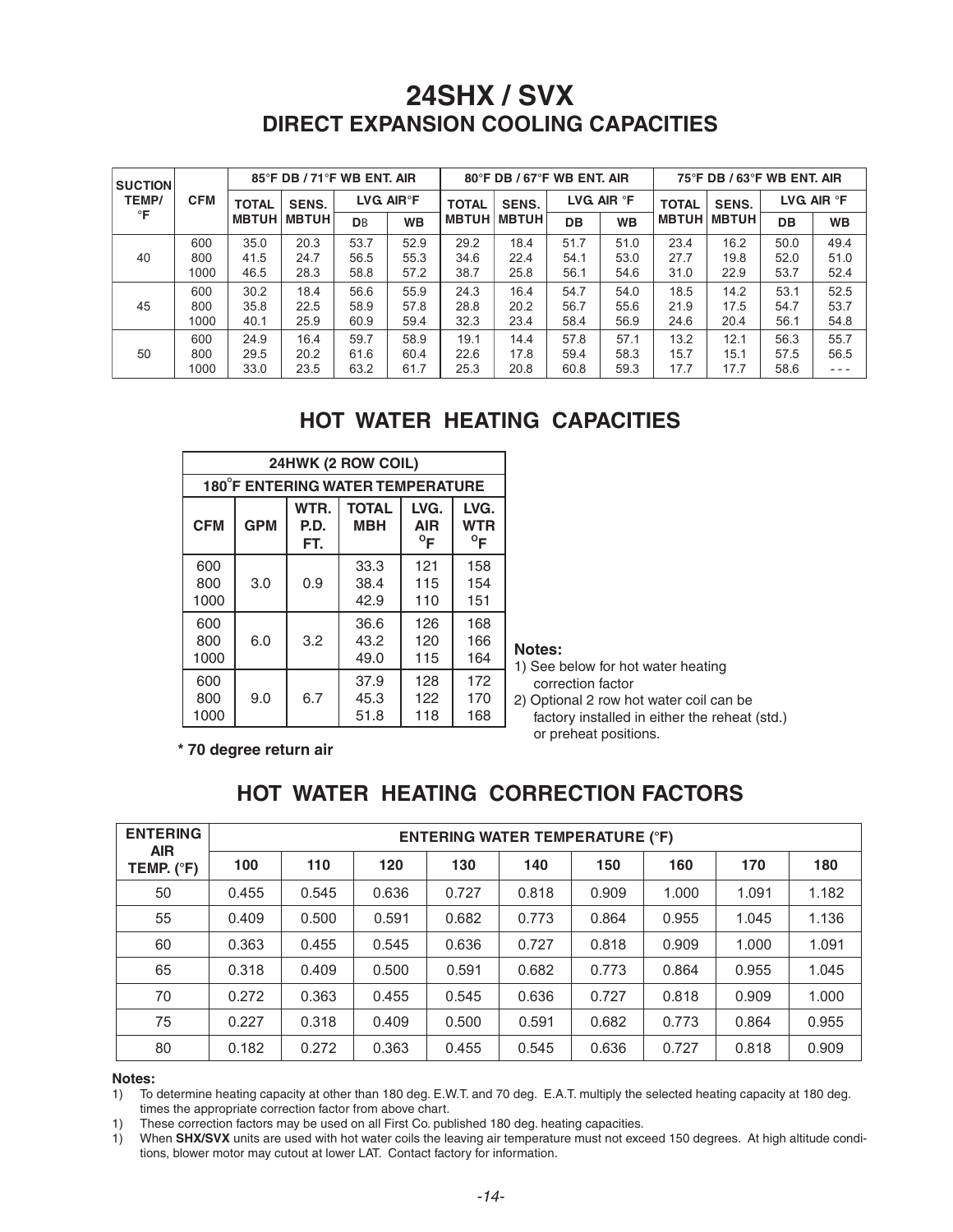| <b>SUCTION</b> |            | 85°F DB / 71°F WB ENT. AIR |              |                         |           | 80°F DB / 67°F WB ENT. AIR |              |                   |           | $75^{\circ}$ F DB / 63 $^{\circ}$ F WB ENT. AIR |              |                   |           |
|----------------|------------|----------------------------|--------------|-------------------------|-----------|----------------------------|--------------|-------------------|-----------|-------------------------------------------------|--------------|-------------------|-----------|
| TEMP.<br>°F    | <b>CFM</b> | <b>TOTAL</b>               | SENS.        | LVG. AIR <sup>°</sup> F |           | <b>TOTAL</b>               | SENS.        | LVG AIR <b>°F</b> |           | <b>TOTAL</b>                                    | SENS.        | LVG AIR <b>°F</b> |           |
|                |            | <b>MBTUH</b>               | <b>MBTUH</b> | DB                      | <b>WB</b> | <b>MBTUH</b>               | <b>MBTUH</b> | DB                | <b>WB</b> | <b>MBTUH</b>                                    | <b>MBTUH</b> | DB                | <b>WB</b> |
|                | 1000       | 55.8                       | 32.7         | 54.8                    | 53.9      | 46.5                       | 29.6         | 52.6              | 51.8      | 37.2                                            | 26.1         | 50.8              | 50.0      |
| 40             | 1200       | 62.0                       | 36.9         | 56.5                    | 55.4      | 51.7                       | 33.5         | 54.1              | 53.1      | 41.4                                            | 29.7         | 52.1              | 51.1      |
|                | 1400       | 67.2                       | 40.7         | 58.1                    | 56.7      | 56.0                       | 37.0         | 55.5              | 54.2      | 44.8                                            | 32.9         | 53.3              | 52.0      |
|                | 1000       | 48.1                       | 29.7         | 57.5                    | 56.6      | 38.8                       | 26.5         | 55.4              | 54.6      | 29.5                                            | 23.0         | 53.7              | 53.0      |
| 45             | 1200       | 53.4                       | 33.7         | 59.0                    | 57.9      | 43.1                       | 30.2         | 56.7              | 55.6      | 32.8                                            | 26.2         | 54.8              | 53.8      |
|                | 1400       | 57.9                       | 37.2         | 60.4                    | 58.9      | 46.7                       | 33.4         | 57.9              | 56.5      | 35.5                                            | 29.2         | 55.7              | 54.5      |
|                | 1000       | 39.7                       | 26.6         | 60.4                    | 59.5      | 30.4                       | 23.3         | 58.4              | 57.6      | 21.1                                            | 19.7         | 56.8              | 56.0      |
| 50             | 1200       | 44.1                       | 30.3         | 61.6                    | 60.5      | 33.8                       | 26.7         | 59.4              | 58.3      | 23.5                                            | 22.6         | 57.6              | 56.7      |
|                | 1400       | 47.8                       | 33.6         | 62.8                    | 61.3      | 36.6                       | 29.7         | 60.4              | 59.0      | 25.3                                            | 25.3         | 58.3              | $- - -$   |

#### **HOT WATER HEATING CAPACITIES**

|                                         | 36HWK (2 ROW COIL) |                                    |                                    |                   |                   |  |  |  |  |  |  |  |
|-----------------------------------------|--------------------|------------------------------------|------------------------------------|-------------------|-------------------|--|--|--|--|--|--|--|
| <b>180°F ENTERING WATER TEMPERATURE</b> |                    |                                    |                                    |                   |                   |  |  |  |  |  |  |  |
| <b>CFM</b>                              | <b>GPM</b>         | LVG.<br><b>AIR</b><br>$^{\circ}$ F | LVG.<br><b>WTR</b><br>$^{\circ}$ F |                   |                   |  |  |  |  |  |  |  |
| 1000<br>1200<br>1400                    | 4.0                | 1.6                                | 53.3<br>58.7<br>65.4               | 119<br>115<br>112 | 153<br>150<br>148 |  |  |  |  |  |  |  |
| 1000<br>1200<br>1400                    | 8.0                | 6.1                                | 59.4<br>66.2<br>72.5               | 125<br>121<br>118 | 165<br>164<br>162 |  |  |  |  |  |  |  |
| 1000<br>1200<br>1400                    | 12.0               | 13.1                               | 61.5<br>68.7<br>75.4               | 127<br>123<br>120 | 170<br>168<br>167 |  |  |  |  |  |  |  |

#### \* 70 degree return air

Notes: 1) See page 14 for hot water heating correction factors.

2) Optional 2 row hot water coil can be factory installed in either the reheat (std.) or preheat positions.

#### 48SHX / SVX **DIRECT EXPANSION COOLING CAPACITIES**

| <b>SUCTION</b> |            |              | 85°F DB / 71°F WB ENT. AIR |      |                        |              | 80°F DB / 67°F WB ENT. AIR |                          |           |              | $75^{\circ}$ F DB / 63 $^{\circ}$ F WB ENT. AIR |                        |           |  |
|----------------|------------|--------------|----------------------------|------|------------------------|--------------|----------------------------|--------------------------|-----------|--------------|-------------------------------------------------|------------------------|-----------|--|
| TEMP.          | <b>CFM</b> | <b>TOTAL</b> | SENS.                      |      | LVG AIR <sup>®</sup> F |              | SENS.                      | $LVG$ AIR ${}^{\circ}$ F |           | <b>TOTAL</b> | SENS.                                           | LVG AIR ${}^{\circ}$ F |           |  |
| °F             |            | <b>MBTUH</b> | <b>MBTUH</b>               | DB   | <b>WB</b>              | <b>MBTUH</b> | <b>MBTUH</b>               | DB                       | <b>WB</b> | <b>MBTUH</b> | <b>MBTUH</b>                                    | DB                     | <b>WB</b> |  |
|                | 1400       | 76.1         | 44.8                       | 55.4 | 54.4                   | 63.4         | 40.6                       | 53.1                     | 52.2      | 50.8         | 35.9                                            | 51.3                   | 50.4      |  |
| 40             | 1600       | 82.1         | 48.9                       | 56.7 | 55.5                   | 68.4         | 44.4                       | 54.3                     | 53.2      | 54.8         | 39.4                                            | 52.2                   | 51.2      |  |
|                | 1800       | 87.3         | 52.7                       | 57.9 | 56.5                   | 72.7         | 48.0                       | 55.3                     | 54.0      | 58.2         | 42.6                                            | 53.1                   | 51.9      |  |
|                | 1400       | 65.6         | 40.7                       | 58.1 | 57.1                   | 52.9         | 36.5                       | 55.9                     | 55.0      | 40.2         | 31.6                                            | 54.1                   | 53.3      |  |
| 45             | 1600       | 70.7         | 44.6                       | 59.2 | 58.0                   | 57.1         | 40.0                       | 56.9                     | 55.7      | 43.4         | 34.8                                            | 54.9                   | 53.8      |  |
|                | 1800       | 75.2         | 48.2                       | 60.2 | 58.8                   | 60.7         | 43.3                       | 57.7                     | 56.4      | 46.2         | 37.8                                            | 55.6                   | 54.4      |  |
|                | 1400       | 54.1         | 36.5                       | 60.8 | 59.8                   | 41.4         | 32.1                       | 58.8                     | 57.9      | 28.8         | 27.2                                            | 57.0                   | 56.2      |  |
| 50             | 1600       | 58.3         | 40.2                       | 61.8 | 60.6                   | 44.7         | 35.4                       | 59.5                     | 58.4      | 30.0         | 30.0                                            | 57.6                   | $- - -$   |  |
|                | 1800       | 62.0         | 43.5                       | 62.6 | 61.2                   | 47.5         | 38.4                       | 60.2                     | 58.9      | 32.7         | 32.7                                            | 58.2                   | $- - -$   |  |

#### HOT WATER HEATING CAPACITIES

| 48HWK (2 ROW COIL)               |            |                                                                                                                               |                      |                   |                   |  |  |  |  |  |  |  |  |
|----------------------------------|------------|-------------------------------------------------------------------------------------------------------------------------------|----------------------|-------------------|-------------------|--|--|--|--|--|--|--|--|
| 180°F ENTERING WATER TEMPERATURE |            |                                                                                                                               |                      |                   |                   |  |  |  |  |  |  |  |  |
| <b>CFM</b>                       | <b>GPM</b> | WTR.<br><b>TOTAL</b><br>LVG.<br>LVG.<br><b>WTR</b><br><b>MBH</b><br>P.D.<br><b>AIR</b><br>$^{\circ}$ F<br>$^{\circ}$ F<br>FT. |                      |                   |                   |  |  |  |  |  |  |  |  |
| 1400<br>1600<br>1800             | 5.0        | 2.0                                                                                                                           | 72.8<br>78.0<br>82.7 | 118<br>115<br>113 | 151<br>149<br>147 |  |  |  |  |  |  |  |  |
| 1400<br>1600<br>1800             | 8.0        | 4.8                                                                                                                           | 79.2<br>85.4<br>91.4 | 122<br>119<br>117 | 160<br>159<br>157 |  |  |  |  |  |  |  |  |
| 1400<br>1600<br>1800             | 12.0       | 10.4                                                                                                                          | 83.3<br>90.2<br>97.0 | 125<br>122<br>120 | 166<br>165<br>164 |  |  |  |  |  |  |  |  |

#### \* 70 degree return air

Notes: 1) See page 14 for hot water heating correction factors.

2) Optional 2 row hot water coil can be factory installed in either the reheat (std.) or preheat positions.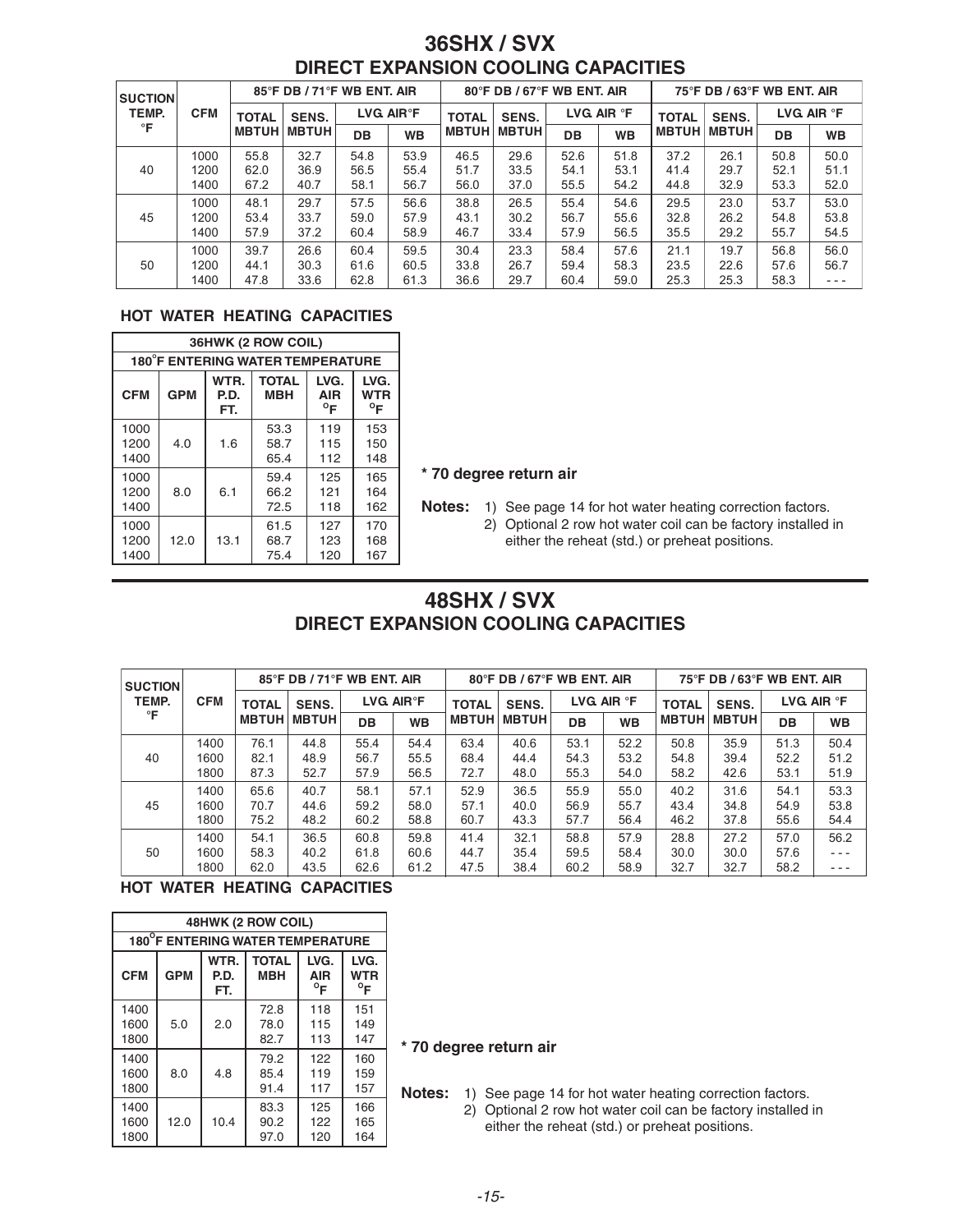| <b>SUCTION</b> |            |              | 85°F DB / 71°F WB ENT. AIR |                        |           |                       | 80°F DB / 67°F WB ENT. AIR |           |              |              | 75°F DB / 63°F WB ENT. AIR |      |           |  |
|----------------|------------|--------------|----------------------------|------------------------|-----------|-----------------------|----------------------------|-----------|--------------|--------------|----------------------------|------|-----------|--|
| TEMP.          | <b>CFM</b> | <b>TOTAL</b> | SENS.                      | LVG AIR <sup>®</sup> F |           | SENS.<br><b>TOTAL</b> | LVG AIR $\degree$ F        |           | <b>TOTAL</b> | SENS.        | LVG AIR $\degree$ F        |      |           |  |
| °F             |            | <b>MBTUH</b> | <b>MBTUH</b>               | DB                     | <b>WB</b> | <b>MBTUH</b>          | <b>MBTUH</b>               | <b>DB</b> | <b>WB</b>    | <b>MBTUH</b> | <b>MBTUH</b>               | DB   | <b>WB</b> |  |
|                | 1800       | 96.7         | 57.0                       | 55.7                   | 54.6      | 80.6                  | 51.8                       | 53.4      | 52.4         | 64.5         | 45.8                       | 51.5 | 50.6      |  |
| 40             | 2000       | 102.6        | 61.1                       | 56.7                   | 55.5      | 85.5                  | 55.6                       | 54.3      | 53.2         | 68.4         | 49.2                       | 52.2 | 51.2      |  |
|                | 2200       | 107.9        | 64.9                       | 57.7                   | 56.3      | 89.9                  | 59.1                       | 55.1      | 53.9         | 72.0         | 52.4                       | 52.9 | 51.8      |  |
|                | 1800       | 83.3         | 51.9                       | 58.3                   | 57.3      | 67.2                  | 46.5                       | 56.1      | 55.1         | 51.1         | 40.4                       | 54.2 | 53.4      |  |
| 45             | 2000       | 88.4         | 55.8                       | 59.2                   | 58.0      | 71.3                  | 50.0                       | 56.9      | 55.7         | 54.3         | 43.5                       | 54.9 | 53.8      |  |
|                | 2200       | 92.9         | 59.4                       | 60.0                   | 58.6      | 75.0                  | 53.3                       | 57.6      | 56.3         | 57.0         | 46.5                       | 55.4 | 54.3      |  |
|                | 1800       | 68.7         | 46.6                       | 61.0                   | 60.0      | 52.7                  | 41.0                       | 58.9      | 58.0         | 36.6         | 34.7                       | 57.2 | 56.3      |  |
| 50             | 2000       | 72.9         | 50.2                       | 61.8                   | 60.6      | 55.9                  | 44.2                       | 59.5      | 58.4         | 37.5         | 37.5                       | 57.6 | $- - -$   |  |
|                | 2200       | 76.7         | 53.6                       | 62.5                   | 61.1      | 58.7                  | 47.3                       | 60.1      | 58.8         | 40.2         | 40.2                       | 58.1 | $- - -$   |  |

#### HOT WATER HEATING CAPACITIES

| 60HWK (2 ROW COIL)                                                                                                                                        |     |     |                         |                   |                   |  |  |  |  |  |  |  |
|-----------------------------------------------------------------------------------------------------------------------------------------------------------|-----|-----|-------------------------|-------------------|-------------------|--|--|--|--|--|--|--|
| 180°F ENTERING WATER TEMPERATURE                                                                                                                          |     |     |                         |                   |                   |  |  |  |  |  |  |  |
| WTR.<br><b>TOTAL</b><br>LVG.<br>LVG.<br><b>CFM</b><br><b>GPM</b><br><b>WTR</b><br><b>MBH</b><br>P.D.<br><b>AIR</b><br>$^{\circ}$ F<br>$^{\circ}$ F<br>FT. |     |     |                         |                   |                   |  |  |  |  |  |  |  |
| 1800<br>2000<br>2200                                                                                                                                      | 6.0 | 3.1 | 93.1<br>98.2<br>103.1   | 118<br>116<br>113 | 149<br>147<br>145 |  |  |  |  |  |  |  |
| 1800<br>2000<br>2200                                                                                                                                      | 9.0 | 6.6 | 100.4<br>106.5<br>112.6 | 122<br>119<br>117 | 158<br>156<br>155 |  |  |  |  |  |  |  |
| 1800<br>124<br>104.4<br>163<br>12.0<br>11.5<br>2000<br>111.0<br>121<br>162<br>2200<br>120<br>117.7<br>160                                                 |     |     |                         |                   |                   |  |  |  |  |  |  |  |

#### \* 70 degree return air

Notes: 1) See page 14 for hot water heating correction factors.

2) Optional 2 row hot water coil can be factory installed in either the reheat (std.) or preheat positions.

#### 90SHX / SVX **DIRECT EXPANSION COOLING CAPACITIES**

| <b>SUCTION</b> |            |              | 85°F DB / 71°F WB ENT. AIR |           |                        |              | $80^\circ$ F DB / 67 $^\circ$ F WB ENT. AIR |      |                     |              | 75°F DB / 63°F WB ENT. AIR |                        |           |  |
|----------------|------------|--------------|----------------------------|-----------|------------------------|--------------|---------------------------------------------|------|---------------------|--------------|----------------------------|------------------------|-----------|--|
| TEMP.          | <b>CFM</b> | <b>TOTAL</b> | SENS.                      |           | LVG AIR <sup>®</sup> F |              | SENS.<br><b>TOTAL</b>                       |      | LVG AIR $\degree$ F | <b>TOTAL</b> | SENS.                      | LVG AIR ${}^{\circ}$ F |           |  |
| °F             |            | <b>MBTUH</b> | <b>MBTUH</b>               | <b>DB</b> | <b>WB</b>              | <b>MBTUH</b> | <b>MBTUH</b>                                | DB   | <b>WB</b>           | <b>MBTUH</b> | <b>MBTUH</b>               | DB                     | <b>WB</b> |  |
|                | 2500       | 147.9        | 85.9                       | 53.2      | 52.6                   | 123.3        | 77.7                                        | 51.2 | 50.7                | 98.7         | 68.5                       | 49.6                   | 49.2      |  |
| 40             | 3000       | 164.2        | 97.3                       | 55.0      | 54.3                   | 136.9        | 88.2                                        | 52.8 | 52.1                | 109.5        | 78.0                       | 50.9                   | 50.3      |  |
|                | 3500       | 176.7        | 107.1                      | 56.7      | 55.8                   | 147.3        | 97.4                                        | 54.2 | 53.4                | 117.9        | 86.4                       | 52.1                   | 51.4      |  |
|                | 2500       | 127.4        | 77.8                       | 56.2      | 55.6                   | 102.8        | 69.4                                        | 54.3 | 53.8                | 78.2         | 60.0                       | 52.8                   | 52.3      |  |
| 45             | 3000       | 141.5        | 88.5                       | 57.7      | 57.0                   | 114.1        | 79.2                                        | 55.6 | 54.9                | 86.8         | 68.8                       | 53.8                   | 53.2      |  |
|                | 3500       | 152.2        | 97.9                       | 59.1      | 58.2                   | 122.8        | 87.9                                        | 56.8 | 55.9                | 93.4         | 76.6                       | 54.7                   | 54.0      |  |
|                | 2500       | 105.1        | 69.5                       | 59.3      | 58.7                   | 80.5         | 60.9                                        | 57.5 | 57.0                | 55.9         | 51.2                       | 56.0                   | 55.5      |  |
| 50             | 3000       | 116.7        | 79.5                       | 60.5      | 59.8                   | 89.4         | 69.8                                        | 58.4 | 57.8                | 62.1         | 59.1                       | 56.8                   | 56.1      |  |
|                | 3500       | 125.6        | 88.4                       | 61.6      | 60.8                   | 96.2         | 77.9                                        | 59.4 | 58.6                | 66.3         | 66.3                       | 57.5                   | $- - -$   |  |

#### **HOT WATER HEATING CAPACITIES**

| 90HWK (2 ROW COIL)               |                                                                                                                                             |     |                         |                   |                   |              |  |  |  |  |  |  |
|----------------------------------|---------------------------------------------------------------------------------------------------------------------------------------------|-----|-------------------------|-------------------|-------------------|--------------|--|--|--|--|--|--|
| 180°F ENTERING WATER TEMPERATURE |                                                                                                                                             |     |                         |                   |                   |              |  |  |  |  |  |  |
| <b>CFM</b>                       | WTR.<br><b>TOTAL</b><br>LVG.<br>LVG.<br><b>GPM</b><br><b>WTR</b><br><b>MBH</b><br>P.D.<br><b>AIR</b><br>$^{\circ}$ F<br>$^{\circ}$ F<br>FT. |     |                         |                   |                   |              |  |  |  |  |  |  |
| 2500<br>3000<br>3500             | 8.0                                                                                                                                         | 1.0 | 146.2<br>160.5<br>171.5 | 124<br>120<br>115 | 143<br>140<br>137 |              |  |  |  |  |  |  |
| 2500<br>3000<br>3500             | 14.0                                                                                                                                        | 2.8 | 162.3<br>180.4<br>196.2 | 130<br>126<br>122 | 157<br>154<br>153 | $\star$<br>Ν |  |  |  |  |  |  |
| 2500<br>3000<br>3500             | 21.0                                                                                                                                        | 6.1 | 171.1<br>191.2<br>209.1 | 133<br>129<br>125 | 164<br>162<br>160 |              |  |  |  |  |  |  |

#### 70 degree return air

**lotes:** 1) See page 14 for hot water heating correction factors. 2) Optional 2 row hot water coil can be factory installed in either the reheat (std.) or preheat positions.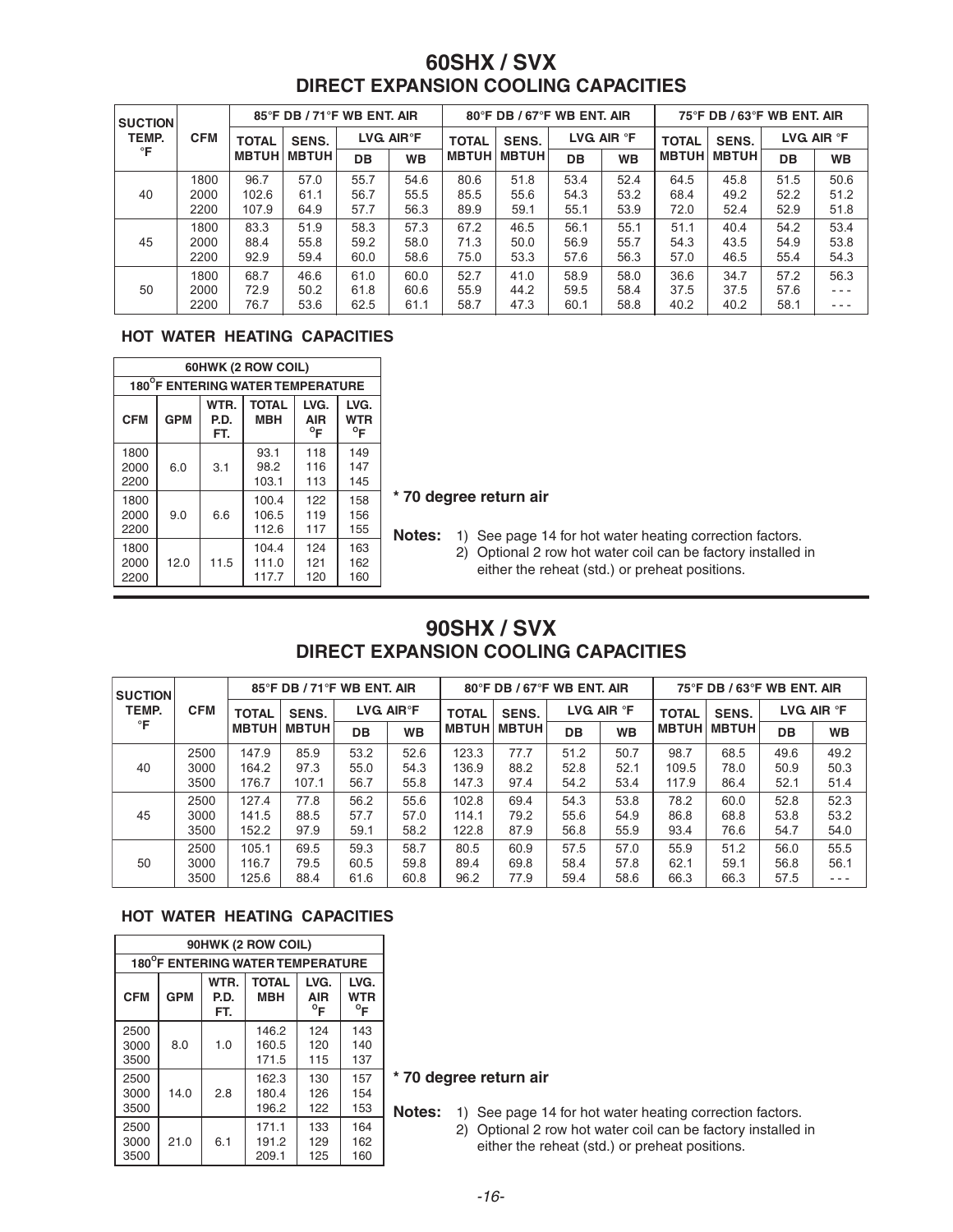| <b>SUCTION</b>            |              |              | 85°F DB / 71°F WB ENT. AIR |           |                                       |              | 80°F DB / 67°F WB ENT. AIR |           |                  |              | 75°F DB / 63°F WB ENT. AIR |            |         |  |
|---------------------------|--------------|--------------|----------------------------|-----------|---------------------------------------|--------------|----------------------------|-----------|------------------|--------------|----------------------------|------------|---------|--|
| TEMP.<br><b>CFM</b><br>°F |              | <b>TOTAL</b> | SENS.                      |           | $LVG$ AIR $\degree$ F<br><b>TOTAL</b> |              | SENS.                      |           | LVG AIR <b>F</b> | <b>TOTAL</b> | <b>SENS.</b>               | LVG AIR °F |         |  |
|                           | <b>MBTUH</b> | <b>MBTUH</b> | DB                         | <b>WB</b> | <b>MBTUH</b>                          | <b>MBTUH</b> | <b>DB</b>                  | <b>WB</b> | <b>MBTUH</b>     | <b>MBTUH</b> | DB                         | <b>WB</b>  |         |  |
|                           | 3400         | 196.6        | 114.8                      | 53.7      | 53.1                                  | 163.9        | 104.0                      | 51.7      | 51.1             | 131.2        | 91.7                       | 50.0       | 49.5    |  |
| 40                        | 4000         | 215.0        | 128.0                      | 55.4      | 54.6                                  | 179.2        | 116.2                      | 53.1      | 52.4             | 143.5        | 102.8                      | 51.2       | 50.6    |  |
|                           | 4600         | 229.1        | 139.4                      | 57.0      | 56.0                                  | 191.0        | 126.9                      | 54.5      | 53.6             | 152.9        | 112.6                      | 52.3       | 51.6    |  |
|                           | 3400         | 169.4        | 104.2                      | 56.6      | 56.0                                  | 136.7        | 93.1                       | 54.7      | 54.1             | 104.0        | 80.5                       | 53.1       | 52.6    |  |
| 45                        | 4000         | 185.2        | 116.6                      | 58.0      | 57.3                                  | 149.5        | 104.4                      | 55.8      | 55.1             | 113.7        | 90.7                       | 54.0       | 53.4    |  |
|                           | 4600         | 197.4        | 127.6                      | 59.3      | 58.4                                  | 159.3        | 114.6                      | 56.9      | 56.1             | 121.2        | 99.9                       | 54.9       | 54.1    |  |
|                           | 3400         | 139.8        | 93.2                       | 59.6      | 59.0                                  | 107.1        | 81.7                       | 57.8      | 57.2             | 74.4         | 68.9                       | 56.2       | 55.7    |  |
| 50                        | 4000         | 152.9        | 104.8                      | 60.7      | 60.0                                  | 117.1        | 92.2                       | 58.7      | 58.0             | 81.3         | 78.1                       | 56.9       | 56.3    |  |
|                           | 4600         | 162.9        | 115.2                      | 61.8      | 60.9                                  | 124.8        | 101.7                      | 59.5      | 58.7             | 86.6         | 86.6                       | 57.6       | $- - -$ |  |

#### **HOT WATER HEATING CAPACITIES**

|                                                                                                                                                           | 120HWK (2 ROW COIL)              |     |                         |                   |                   |  |  |  |  |  |  |  |
|-----------------------------------------------------------------------------------------------------------------------------------------------------------|----------------------------------|-----|-------------------------|-------------------|-------------------|--|--|--|--|--|--|--|
|                                                                                                                                                           | 180°F ENTERING WATER TEMPERATURE |     |                         |                   |                   |  |  |  |  |  |  |  |
| LVG.<br>WTR.<br><b>TOTAL</b><br>LVG.<br><b>CFM</b><br><b>GPM</b><br><b>MBH</b><br><b>WTR</b><br>P.D.<br><b>AIR</b><br>$^{\circ}$ F<br>$^{\circ}$ F<br>FT. |                                  |     |                         |                   |                   |  |  |  |  |  |  |  |
| 3400<br>4000<br>4600                                                                                                                                      | 11.0                             | 1.0 | 198.5<br>215.8<br>229.4 | 124<br>120<br>116 | 144<br>140<br>138 |  |  |  |  |  |  |  |
| 3400<br>4000<br>4600                                                                                                                                      | 18.0                             | 2.8 | 217.8<br>239.8<br>257.8 | 129<br>125<br>122 | 156<br>153<br>151 |  |  |  |  |  |  |  |
| 3400<br>4000<br>4600                                                                                                                                      | 25.0                             | 5.3 | 227.8<br>251.9<br>272.0 | 132<br>128<br>125 | 162<br>160<br>158 |  |  |  |  |  |  |  |

#### \* 70 degree return air

Notes: 1) See page 14 for hot water heating correction factors.

2) Optional 2 row hot water coil can be factory installed in either the reheat (std.) or preheat positions.

#### **180SHX/SVX DIRECT EXPANSION COOLING CAPACITIES**

| <b>SUCTION</b><br>TEMP.<br>°F |            |              | 85°F DB / 71°F WB ENT. AIR |                        |           |                              | $80^\circ$ F DB / 67 $^\circ$ F WB ENT. AIR |           |              |              | 75°F DB / 63°F WB ENT. AIR |      |           |  |
|-------------------------------|------------|--------------|----------------------------|------------------------|-----------|------------------------------|---------------------------------------------|-----------|--------------|--------------|----------------------------|------|-----------|--|
|                               | <b>CFM</b> | <b>TOTAL</b> | SENS.                      | LVG AIR <sup>°</sup> F |           | <b>SENS.</b><br><b>TOTAL</b> | LVG AIR $\degree$ F                         |           | <b>TOTAL</b> | SENS.        | LVG AIR <b>F</b>           |      |           |  |
|                               |            | <b>MBTUH</b> | <b>MBTUH</b>               | <b>DB</b>              | <b>WB</b> | <b>MBTUH</b>                 | <b>MBTUH</b>                                | <b>DB</b> | <b>WB</b>    | <b>MBTUH</b> | <b>MBTUH</b>               | DB   | <b>WB</b> |  |
|                               | 5200       | 298.6        | 174.7                      | 53.9                   | 53.3      | 248.9                        | 158.2                                       | 51.8      | 51.3         | 199.21       | 139.6                      | 50.1 | 49.6      |  |
| 50                            | 6000       | 322.8        | 192.1                      | 55.4                   | 54.6      | 269.1                        | 174.4                                       | 53.1      | 52.4         | 215.4        | 154.3                      | 51.2 | 50.5      |  |
|                               | 6800       | 342.1        | 207.6                      | 56.7                   | 55.9      | 285.2                        | 188.8                                       | 54.3      | 53.5         | 228.2        | 167.5                      | 52.2 | 51.4      |  |
|                               | 5200       | 257.3        | 158.6                      | 56.8                   | 56.1      | 207.6                        | 141.6                                       | 54.8      | 54.2         | 157.9        | 122.6                      | 53.2 | 52.6      |  |
| 45                            | 6000       | 278.2        | 175.1                      | 58.0                   | 57.2      | 224.4                        | 156.8                                       | 55.8      | 55.1         | 170.7        | 136.2                      | 54.0 | 53.3      |  |
|                               | 6800       | 294.7        | 189.8                      | 59.2                   | 58.3      | 237.8                        | 170.4                                       | 56.8      | 56.0         | 180.9        | 148.5                      | 54.8 | 54.0      |  |
|                               | 5200       | 212.3        | 141.9                      | 59.7                   | 59.1      | 162.6                        | 124.4                                       | 57.9      | 57.3         | 112.9        | 105.0                      | 56.3 | 55.8      |  |
| 50                            | 6000       | 229.5        | 157.3                      | 60.7                   | 60.0      | 175.8                        | 138.4                                       | 58.7      | 58.0         | 122.1        | 117.3                      | 56.9 | 56.3      |  |
|                               | 6800       | 243.2        | 171.3                      | 61.7                   | 60.8      | 186.3                        | 151.2                                       | 59.4      | 58.6         | 128.7        | 128.7                      | 57.5 | $- - -$   |  |

#### HOT WATER HEATING CAPACITIES

|                                  | 180HWK (2 ROW COIL)                                                                                                                         |     |                         |                   |                   |  |  |  |  |  |  |
|----------------------------------|---------------------------------------------------------------------------------------------------------------------------------------------|-----|-------------------------|-------------------|-------------------|--|--|--|--|--|--|
| 180°F ENTERING WATER TEMPERATURE |                                                                                                                                             |     |                         |                   |                   |  |  |  |  |  |  |
| <b>CFM</b>                       | LVG.<br><b>TOTAL</b><br>LVG.<br>WTR.<br><b>GPM</b><br><b>WTR</b><br><b>MBH</b><br>P.D.<br><b>AIR</b><br>$^{\circ}$ F<br>$^{\circ}$ F<br>FT. |     |                         |                   |                   |  |  |  |  |  |  |
| 5200<br>6000<br>6800             | 17.0                                                                                                                                        | 1.9 | 308.7<br>332.3<br>352.6 | 125<br>121<br>118 | 144<br>141<br>138 |  |  |  |  |  |  |
| 5200<br>6000<br>6800             | 25.0                                                                                                                                        | 4.1 | 332.3<br>360.2<br>386.1 | 129<br>125<br>123 | 153<br>151<br>149 |  |  |  |  |  |  |
| 5200<br>6000<br>6800             | 35.0                                                                                                                                        | 8.0 | 347.8<br>378.5<br>407.5 | 132<br>128<br>125 | 160<br>158<br>157 |  |  |  |  |  |  |

#### \* 70 degree return air

Notes: 1) See page 14 for hot water heating correction factors.

2) Optional 2 row hot water coil can be factory installed in either the reheat (std.) or preheat positions.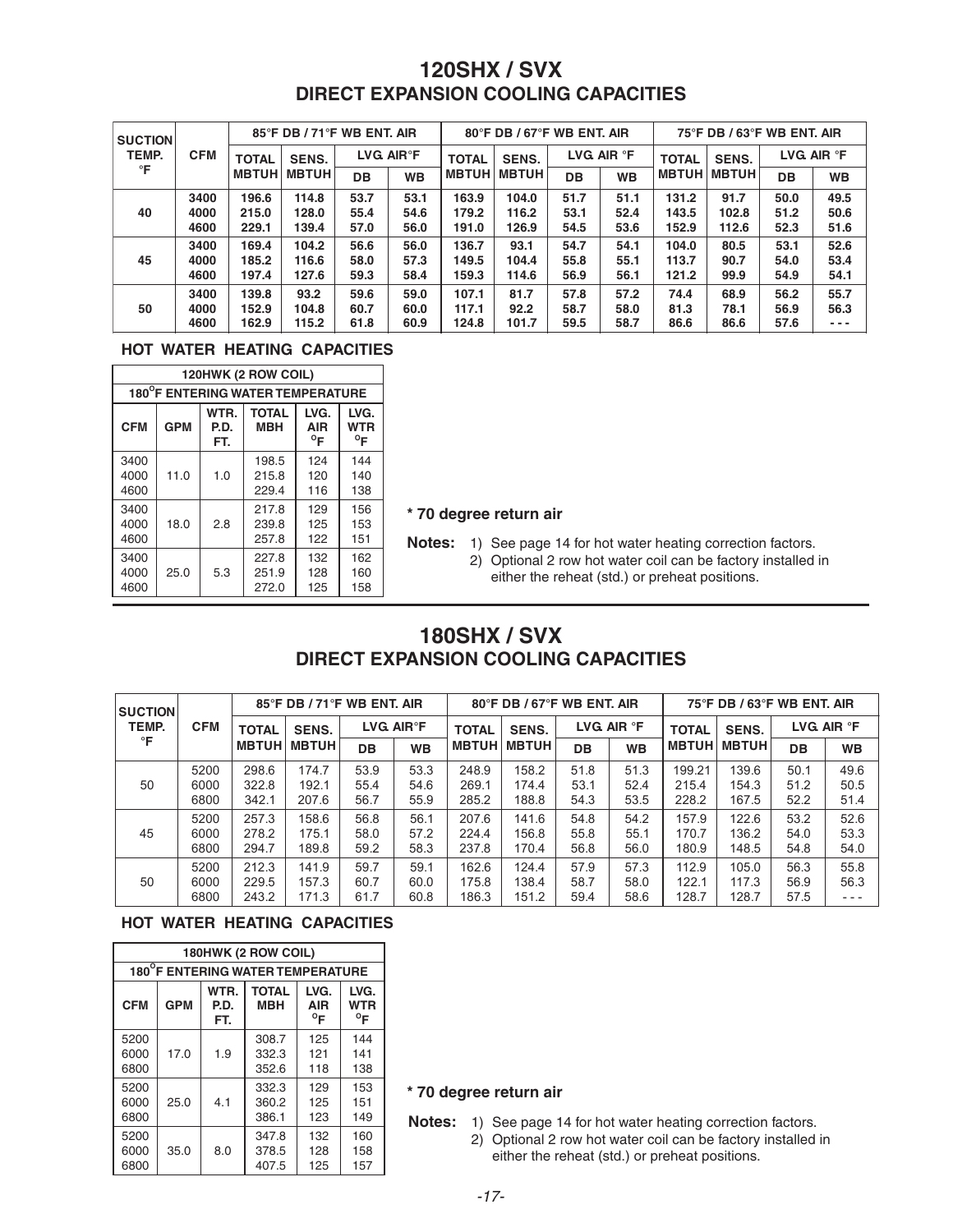| <b>SUCTION</b><br>TEMP.<br>°F | <b>CFM</b> | 85°F DB / 71°F WB ENT. AIR   |                              |                                           |           | 80°F DB / 67°F WB ENT. AIR |              |                   |           | $75^\circ$ F DB / 63 $^\circ$ F WB ENT. AIR |              |                   |           |
|-------------------------------|------------|------------------------------|------------------------------|-------------------------------------------|-----------|----------------------------|--------------|-------------------|-----------|---------------------------------------------|--------------|-------------------|-----------|
|                               |            | <b>TOTAL</b><br><b>MBTUH</b> | <b>SENS.</b><br><b>MBTUH</b> | $\mathsf{LVG}\,\,$ AIR $^\circ\mathsf{F}$ |           | <b>TOTAL</b>               | <b>SENS.</b> | LVG AIR <b>°F</b> |           | <b>TOTAL</b>                                | <b>SENS.</b> | LVG AIR <b>°F</b> |           |
|                               |            |                              |                              | <b>DB</b>                                 | <b>WB</b> | <b>MBTUH</b>               | <b>MBTUH</b> | DB                | <b>WB</b> | <b>MBTUH</b>                                | <b>MBTUH</b> | DB                | <b>WB</b> |
| 40                            | 6000       | 365                          | 211                          | 52.5                                      | 52.0      | 303                        | 190          | 50.7              | 50.2      | 241                                         | 167          | 49.3              | 48.9      |
|                               | 8000       | 433                          | 258                          | 55.2                                      | 54.5      | 359                        | 233          | 53.0              | 52.4      | 286                                         | 206          | 51.2              | 50.6      |
|                               | 10000      | 480                          | 296                          | 57.6                                      | 56.7      | 398                        | 269          | 55.1              | 54.2      | 316                                         | 238          | 53.0              | 52.2      |
| 45                            | 6000       | 313                          | 190                          | 55.6                                      | 55.2      | 251                        | 169          | 53.9              | 53.5      | 189                                         | 145          | 52.6              | 52.2      |
|                               | 8000       | 372                          | 234                          | 57.9                                      | 57.2      | 298                        | 209          | 55.8              | 55.2      | 224                                         | 181          | 54.1              | 53.5      |
|                               | 10000      | 412                          | 271                          | 59.9                                      | 59.0      | 330                        | 243          | 57.5              | 56.7      | 248                                         | 211          | 55.5              | 54.7      |
| 50                            | 6000       | 257                          | 169                          | 58.9                                      | 58.4      | 195                        | 147          | 57.3              | 56.8      | 133                                         | 123          | 56.0              | 55.6      |
|                               | 8000       | 305                          | 210                          | 60.7                                      | 60.0      | 231                        | 184          | 58.7              | 58.1      | 155                                         | 145          | 57.1              | 56.3      |
|                               | 10000      | 337                          | 244                          | 62.4                                      | 61.4      | 256                        | 215          | 60.1              | 59.2      | 183                                         | 170          | 58.1              | 57.2      |

#### HOT WATER HEATING CAPACITIES

| 240HWK (2 ROW COIL)              |            |                     |                            |                                    |                             |  |  |  |  |  |
|----------------------------------|------------|---------------------|----------------------------|------------------------------------|-----------------------------|--|--|--|--|--|
| 180°F ENTERING WATER TEMPERATURE |            |                     |                            |                                    |                             |  |  |  |  |  |
| <b>CFM</b>                       | <b>GPM</b> | WTR.<br>P.D.<br>FT. | <b>TOTAL</b><br><b>MBH</b> | LVG.<br><b>AIR</b><br>$^{\circ}$ F | LVG.<br>WTR<br>$^{\circ}$ F |  |  |  |  |  |
| 6000<br>8000<br>10000            | 15.0       | 0.9                 | 323<br>369<br>415          | 120<br>113<br>108                  | 137<br>131<br>125           |  |  |  |  |  |
| 6000<br>8000<br>10000            | 25.0       | 2.3                 | 361<br>420<br>457          | 126<br>119<br>112                  | 151<br>146<br>144           |  |  |  |  |  |
| 6000<br>8000<br>10000            | 35.0       | 4.3                 | 382<br>449<br>494          | 192<br>122<br>116                  | 158<br>154<br>152           |  |  |  |  |  |

\* 70 degree return air

- **Notes:** 1) See page 14 for hot water heating correction factors.<br>2) Optional 2 row hot water coil can be factory installed in
	- either the reheat (std.) or preheat positions.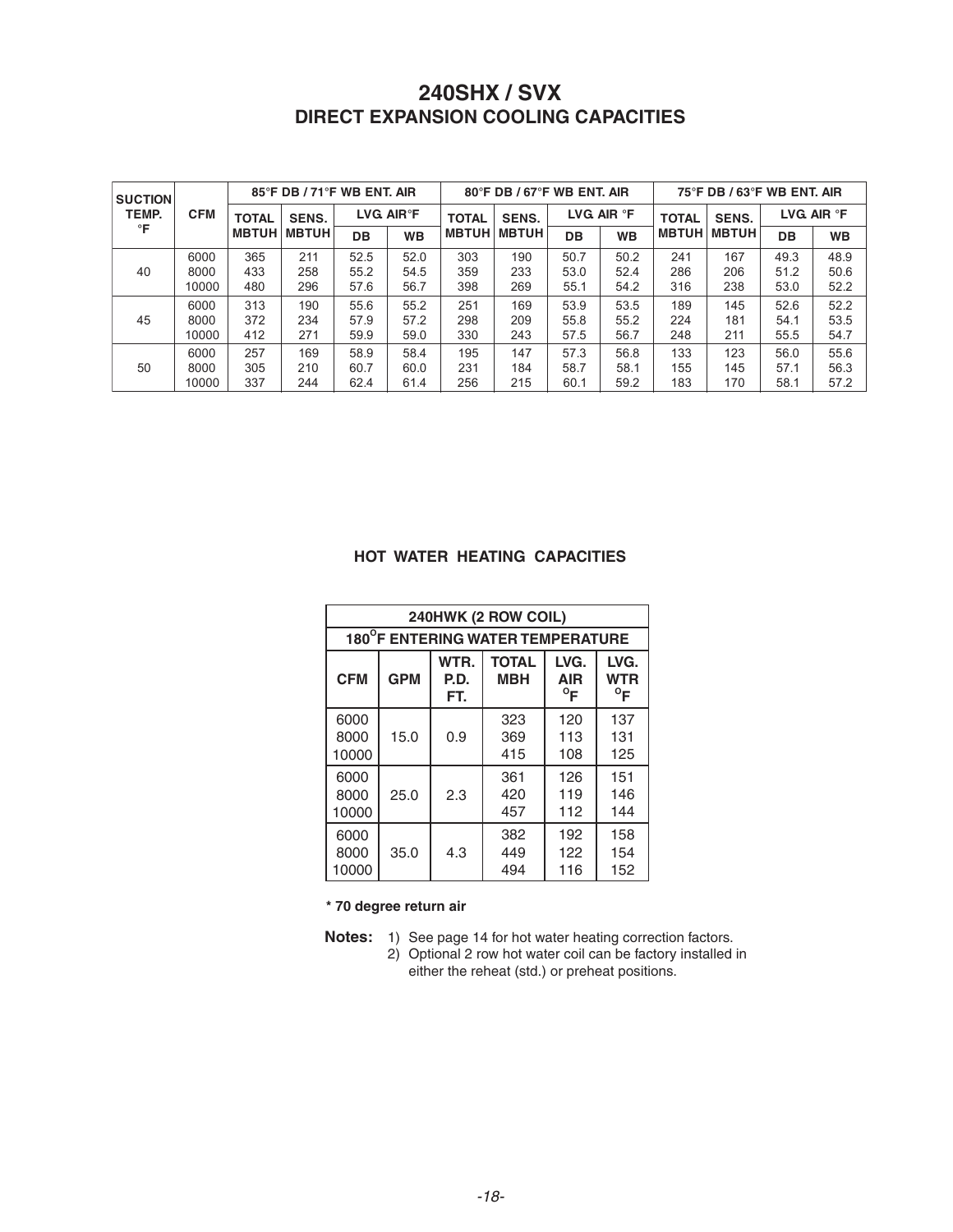#### **GUIDE SPECIFICATIONS**

Furnish and install First Co. **SHX/SVX**Series Blower - Coil units as indicated on the plans.

#### **CABINETS**

Cabinets shall be manufactured of heavy gauge galvanized steel. The entire interior of the cabinet shall be insulated with one inch thick IAQ type insulation. Removable access panels shall be provided on both sides of the cabinet for maintenance and service. All cabinets shall have 2" supply and 1" return flanges.

#### **INSULATION**

The entire interior of the cabinet shall be insulated with one (1) inch insulation. This insulation must meet the requirements of ASTM C 1071, ASTM G 21, ASTM G 22, NFPA 90A, UL-181, and the cleaning practices of NAIMA.

#### **MOTOR / BLOWERS**

Blowers shall be resiliently mounted, with ball bearings, forward curved blade, and of centrifugal type. Each wheel shall be dynamically balanced for smooth, quiet operation. Blowers shall be belt driven with field adjustable pulleys to permit variations in static pressure and air requirements. Standard motors are 1725 RPM either single or three phase. All motors to be field or factory installed and wired at voltage specified by customer.

#### **COILS**

All **SHX/SVX** series coils shall consist of aluminum fins mechanically bonded onto 3/8" or 1/2" OD seamless copper tubing. All coils shall be leak tested at 350 PSIG minimum air pressure. 2 - 5 ton models shall feature factory installed expansion valves approved for either straight cool or heat pump operation and be of single circuit design. 10 - 20 ton models shall be dual-circuited and have factory installed expansion valves approved for straight cool only (not heat pump) operation. 7 1/2 ton model has single circuit coil. Drain pans shall be coated for corrosion protection.

#### **FILTERS**

One inch throw away filters are standard in 2-5 ton **SHX/SVX** units.

One inch permanent filters are provided as standard in 7-20 ton **SHX/SVX** units. Filters shall be accessible without tools.

#### **LISTING**

All standard motors are ETL Listed. All air handlers shall be rated in accordance with ARI Standard 430. Standard motors have internal overload protection. Therefore, units shipped with standard motors will be ETL listed. Most non-standard motors (i.e. 575V, 2-speed, TEFC, some 50 Hz., etc.) are not available with internal overload protection. Therefore, most units shipped with non-standard motors can be ETL listed with the addition of a factory installed motor starter (contact the factory for starter information and ETL verification.)



SHX (SHW UNIT SHOWN)



SVX